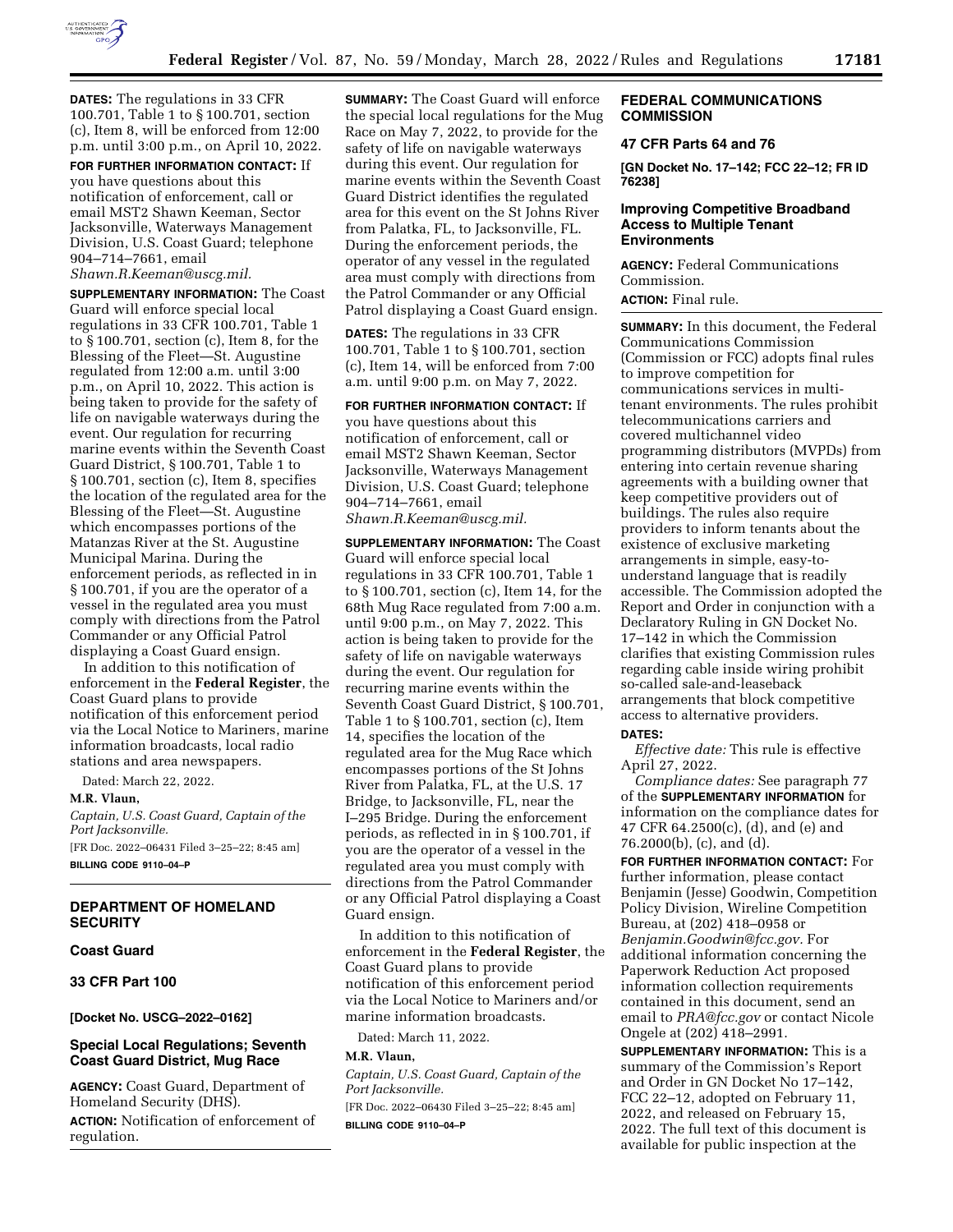following internet address: *[https://](https://docs.fcc.gov/public/attachments/FCC-22-12A1.pdf) [docs.fcc.gov/public/attachments/FCC-](https://docs.fcc.gov/public/attachments/FCC-22-12A1.pdf)[22-12A1.pdf.](https://docs.fcc.gov/public/attachments/FCC-22-12A1.pdf)* To request materials in accessible formats for people with disabilities (*e.g.,* braille, large print, electronic files, audio format, etc.) or to request reasonable accommodations (*e.g.,* accessible format documents, sign language interpreters, CART, etc.), send an email to *[fcc504@fcc.gov](mailto:fcc504@fcc.gov)* or call the Consumer & Governmental Affairs Bureau at (202) 418–0530 (voice) or (202) 418–0432 (TTY).

This document contains new or modified information collection requirements subject to the Paperwork Reduction Act of 1995 (PRA), Public Law 104–13. It will be submitted to the Office of Management and Budget (OMB) for review under section 3507(d) of the PRA. OMB, the general public, and other Federal agencies will invite to comment on the new or modified information collection requirements contained in this proceeding. Comments should address: (a) Whether the proposed collection of information is necessary for the proper performance of the functions of the Commission, including whether the information shall have practical utility; (b) the accuracy of the Commission's burden estimates; (c) ways to enhance the quality, utility, and clarity of the information collected; (d) ways to minimize the burden of the collection of information on the respondents, including the use of automated collection techniques or other forms of information technology; and (e) way to further reduce the information collection burden on small business concerns with fewer than 25 employees. In addition, pursuant to the Small Business Paperwork Relief Act of 2002, Public Law 107–198, *see* 44 U.S.C. 3506(c)(4), we seek specific comment on how we might further reduce the information collection burden for small business concerns with fewer than 25 employees.

#### **Synopsis**

#### **I. Introduction**

1. Millions of people work and live in multiple tenant environments (MTEs), with a third of Americans residing in apartments, condominiums, or other multiunit buildings. And MTEs disproportionately serve residents in lower-income and marginalized communities. Access to high-quality, affordable communications service including broadband internet access service—has become essential to all Americans, including those living and working in MTEs. The COVID–19 pandemic has brought into sharp focus the critical importance of these

communications services as never before. Increasingly we rely on telework, remote learning, telehealth and other online applications to meet our personal and professional needs—all of which require access to broadband internet access service or other high-quality, affordable communications services. Despite the importance of these services, the millions of people across the nation living and working in MTEs face obstacles to obtaining the benefits of competitive choice of fixed broadband, voice, and video services. By MTEs, we specifically mean ''commercial or residential premises such as apartment buildings, condominium buildings, shopping malls, or cooperatives that are occupied by multiple entities.'' The term MTE, as we use it here, encompasses everything within the scope of two other terms the Commission has used in the past multiple dwelling unit and multiunit premises. When referring to residential MTEs, past Commission rules and actions have sometimes used the term multiple dwelling unit, or MDU. In this document, we use the term ''residential MTE'' coterminously with ''MDU.''

2. To ensure competitive choice of communications services for those living and working in MTEs, and to address practices that undermine longstanding rules promoting competition in MTEs, we take three specific actions. First, we adopt new rules prohibiting providers from entering into certain types of revenue sharing agreements that are used to evade our existing rules. Second, we adopt new rules requiring providers to disclose the existence of exclusive marketing arrangements in simple, easyto-understand language. Third, we clarify that existing Commission rules regarding cable inside wiring prohibit so-called "sale-and-leaseback arrangements which effectively deny access to alternative providers. In taking these actions in this document, we promote tenant choice and competition in the provision of communications services to the benefit of those who live and work in MTEs.

#### **II. Background**

3. Over the last 30 years, recognizing the need to promote competition in emerging technologies, Congress and the Commission have demonstrated a strong commitment to promoting access to telecommunications, cable, and broadband services in MTEs. In 1992, Congress passed the Cable Television Consumer Protection and Competition Act (1992 Cable Act) to, among other things, promote competition in cable communications. And in the

Telecommunications Act of 1996 (the Act), Congress directed the Commission to promote competition between telecommunications carriers, as well as prohibit certain unfair practices by covered multichannel video programming distributors (MVPDs). Following this congressional direction, and acknowledging the millions of Americans that live and work in MTEs, the Commission adopted rules prohibiting telecommunications carriers and covered MVPDs from entering into certain exclusionary agreements in MTEs and governing the disposition of cable inside wiring in residential MTEs.

4. *Prohibitions on Exclusive Access Agreements.* The Commission has long prohibited agreements between providers of certain communications services and MTE owners that grant the provider exclusive access and rights to provide service to the MTE. In two orders adopted in 2000 and 2008, respectively, the Commission prohibited telecommunications carriers from entering into or enforcing exclusivity contracts with MTE owners in both commercial and residential MTEs. And in 2007, the Commission prohibited certain MVPDs from entering into or enforcing exclusivity contracts with residential MTE owners. The Commission concluded that exclusive access contracts harm competition and ''discourage the deployment of broadband facilities to American consumers'' by impeding entry of competitive providers. And it highlighted that ''[b]y far the greatest harm that exclusivity clauses cause residents of [residential MTEs] is that they deny those residents another choice of MVPD service and thus deny them the benefits of increased competition.'' Noting the ''inextricabl[e] link'' between ''broadband deployment and entry into the MVPD business,'' the Commission determined that deployment of the former would be hampered by impediments to the latter. While the Commission has prohibited exclusivity contracts that explicitly prohibit entrance by competitors, in 2010 it declined to prohibit MVPDs from entering into exclusive marketing arrangements because it could not ''conclude, based on the record, that they hinder significantly or prevent other MVPDs from providing service to [residential MTE] residents.

5. *Cable Inside Wiring.* Separately, pursuant to specific congressional direction, in 1993 the Commission promulgated inside wiring rules to facilitate competitive access to unused cable wiring, including in residential MTEs. In a series of Orders in the decade to follow, the Commission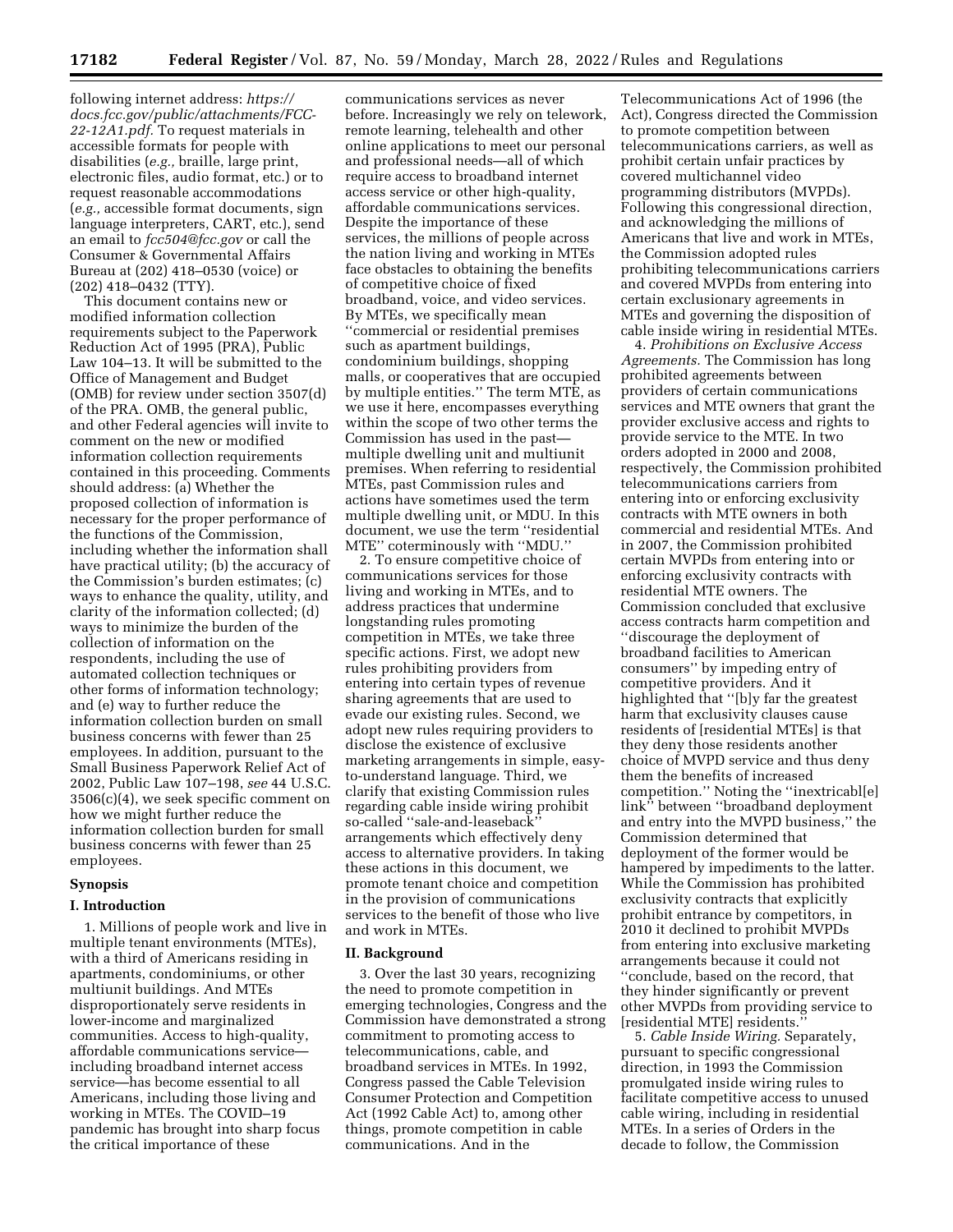refined and expanded on those rules. These cable inside wiring rules govern the disposition of cable wiring owned by an MVPD after a subscriber (including one living in a residential MTE), or a residential MTE owner, terminates service. They apply to both cable home wiring, which is the wiring inside an MTE resident's unit, and home run wiring, which is the dedicated wiring that runs from a common space (such as a telecommunications closet) to an MTE resident's unit. Generally speaking, the rules require MVPDs, after termination of service, to either remove the wiring; abandon and not disable the wiring; or sell it to another party such as the subscriber, residential MTE owner, or an alternative provider. The Commission's stated objective with these rules is to ''foster opportunities for [MVPDs] to provide service in'' residential MTEs by governing the disposition of wiring after the MTE owner or tenant terminates service. The rules are designed to promote competitive choice by ''enabl[ing] subscribers to subscribe to services offered by an alternative MVPD without incurring additional installation costs or experiencing disruption in programming.''

6. *Recent Developments.* In 2017, the Commission released a Notice of Inquiry (NOI) with the goal of ''promoting competition and easing deployment of broadband services within MTEs.'' The *2017 MTE NOI* sought comment on the state of broadband competition within MTEs, ways to facilitate greater consumer choice and enhance broadband deployment in MTEs, and a variety of specific practices that may impede competition in MTEs. Among those specific practices, it sought comment on (1) revenue sharing agreements, whereby a provider compensates an MTE owner with a portion of the provider's revenue generated from the building's subscribers; (2) exclusive wiring arrangements, in which an MTE owner agrees to make wiring within its control available to a provider on an exclusive basis, and related sale-and-leaseback arrangements, in which a provider sells wiring it owns to an MTE owner and then leases that wiring back on an exclusive basis; and (3) exclusive marketing arrangements, including whether to revisit the 2010 decision not to take action regarding MVPD exclusive marketing arrangements (75 FR 12458, March 16, 2010).

7. In 2019, the Commission released a notice of proposed rulemaking that again sought comment about these practices and others that could have the

effect of dampening competition or deployment *(2019 Improving Competitive Broadband Access to Multiple Tenant Environments Notice of Proposed Rulemaking (2019 MTE NPRM)* (84 FR 37219, July 31, 2019)). The Commission raised various proposals, including whether providers should be required to disclose the existence of contractual provisions like revenue sharing agreements or exclusive marketing arrangements. It additionally sought comment on the Commission's authority to target different kinds of entities, including telecommunications providers, MVPDs, and broadband-only providers.

8. On July 9, 2021, President Biden released an Executive order encouraging the Commission to examine issues previously raised in this proceeding. In September 2021, the Wireline Competition Bureau issued a Public Notice seeking to refresh the record on the issues raised in the *2019 MTE NPRM*  and on developments that may have occurred in the intervening two years. The *2021 MTE NPRM* (86 FR 52120, September 20, 2021) specifically sought comment on revenue sharing agreements; exclusive wiring arrangements, including sale-andleaseback arrangements; and exclusive marketing arrangements.

## **III. Report and Order**

9. In light of the evidence in the record, we take steps to promote competitive choice in MTEs and target three specific practices that frustrate competition, impede deployment by competitive providers, and reduce choice for Americans living and working in MTEs. In this document, we adopt new rules prohibiting practices which undermine the Commission's longstanding prohibition on exclusive access contracts. We prohibit telecommunications carriers and MVPDs from entering into exclusive and graduated revenue sharing agreements. And we require that telecommunications carriers and MVPDs include disclaimers on marketing materials distributed to MTE tenants that inform tenants of the existence of an exclusive marketing arrangement. Through these actions, we halt practices that serve as an end run around our rules intended to foster competition, and we promote all the benefits that competition entails by addressing practices which limit consumer choice. While we take these specific steps in this document, we do not address other issues raised in this record, including but not limited to exclusive wiring arrangements, bulk billing, and rooftop antenna and

Distributed Antenna Systems (DAS) facilities access.

# *A. Need for Action*

10. We act in this document to promote consumer choice and address practices that undermine our procompetitive rules against exclusive access contracts. Twenty years ago, the Commission first prohibited exclusive access contracts between telecommunications carriers and commercial MTE owners. In the eight years to follow, it expanded that prohibition to cover different types of providers and MTE owners. It took these steps to promote competition and broadband deployment, consistent with Congress's policies and goals. The Commission last explored MTE exclusivity in 2010 when it declined to prohibit two practices by MVPDs in residential MTEs—bulk billing and exclusive marketing arrangements—on the basis that the record before it did not demonstrate that these practices ''hinder significantly or prevent other MVPDs from providing service to [residential MTE] residents.'' The Commission stated at the time that it ''may review marketplace conditions again, however, if future events show that any of these practices is having new and significant anti-competitive effects.''

11. The record before us demonstrates that new practices have emerged that negatively impact competition, contrary to the goals of our rules against exclusive access contracts. The practices we address in this document—exclusive and graduated revenue sharing and exclusive marketing arrangements reduce the opportunities for competitive providers to offer service to MTE tenants. Many commenters, including small competitive providers, advocacy groups, and MTE residents, document challenges in providing and obtaining services due to the obstacles these practices, alone or in combination with others, pose for access. Despite our prohibition on exclusive access agreements, the use of some of these practices has had the same practical effect of barring competitive entry to MTEs. Further, as many commenters state, the COVID–19 pandemic has underscored the critical role that broadband plays in MTE tenants' lives. As other commenters highlight, the practices identified in the *2021 MTE NPRM* may limit an MTE resident's ability to enroll in the Emergency Broadband Benefit Program with the participating provider of their choice. And the United States Small Business Administration Office of Advocacy identified the importance of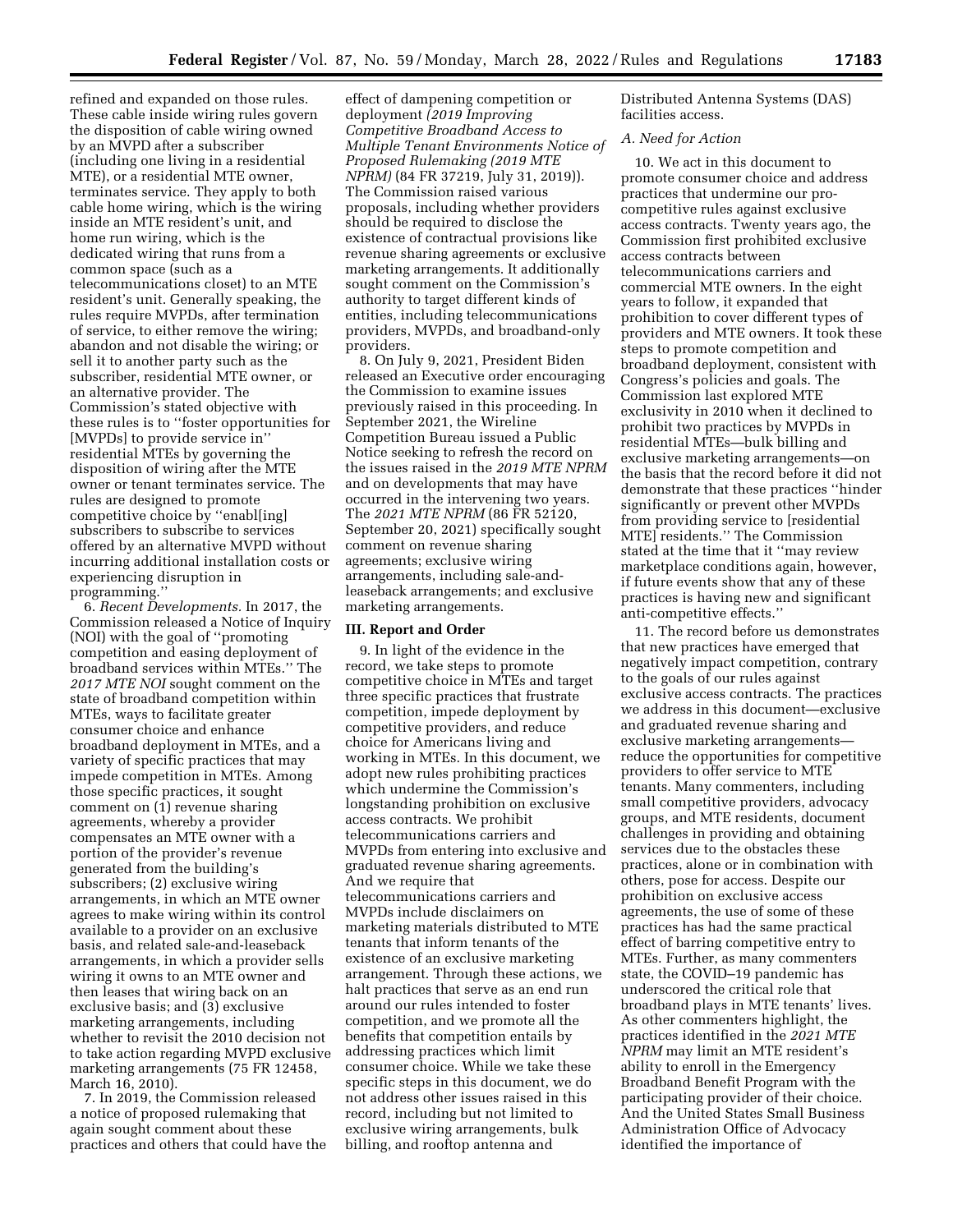competition in MTEs to small businesses in America.

12. We disagree with those commenters who claim that the market for broadband service in MTEs make actions like those we take in this document unnecessary. The Real Estate Associations highlight internal survey data that they say demonstrates that competition is strong; claim these numbers compare favorably to the Commission's own data regarding Americans' access to broadband generally, including in single-family homes; and argue that action to promote competition in MTEs is consequently unnecessary. We disagree that these statistics, which other commenters rely on, are reason to delay action. First, the experiences of numerous commenters strongly indicate otherwise. Second, the survey information provided by the Real Estate Associations is largely conclusory and provided without the underlying data that would enable the Commission to assess its reliability or general applicability—for example, whether all or just some units in a building have access to the alternative providers present. Third, even taken at face value, the figures provided by the Real Estate Associations comparing broadband deployment in MTEs to that in other forms of housing do not compare favorably given that one would expect broadband deployment to be significantly higher in MTEs due to their density. The record reflects that exclusivity practices in an MTE can have ripple effects in the community around it, including for non-MTEs, as providers demonstrate hesitancy to make capital investments in markets where they may be denied entry to MTEs. Our actions in this document will promote competition and deployment in urban areas generally, as they reduce barriers to new entrants. Finally, we reject the Real Estate Associations' assertion that unless competition in MTEs is *worse* than it is elsewhere in the U.S., the Commission cannot act. We take these steps in this document to target anti-competitive practices in MTEs pursuant to the Commission's longstanding goal of promoting competition in these buildings.

#### *B. Scope of Rules*

13. The rules we adopt in this document address practices that have emerged that undermine the goals of our rules prohibiting exclusive access contracts. We thus apply these obligations only to those entities and in those contexts where our exclusive access contract prohibitions already apply. To that end, our rules addressing

certain types of revenue sharing agreements and exclusive marketing arrangements apply to communications services provided by (1) telecommunications carriers in both commercial and residential MTEs, and (2) MVPDs subject to section 628(b) in residential MTEs. (MVPDs covered by section 628(b) include a "cable operator, a satellite cable programming vendor in which a cable operator has an attributable interest, or a satellite broadcast programming vendor.'')

14. We decline to alter the scope of these rules at this time. Commenters argue we should subject broadband-only providers to our rules governing MTE access, citing the potential benefits of doing so and the potential harms that could result from regulatory asymmetry if we did not. Relatedly, some commenters argue we should consider differences between residential and commercial MTEs in assessing the types of practices we address in this document. However, our actions in this document reflect an incremental approach to the problems identified. In tackling these issues in our *2007 Exclusive Service Contracts* and *2008 Competitive Networks Orders* (73 FR 1080, January 7, 2008; 73 FR 28049, May 15, 2008), we did not extend our decisions to broadband-only providers, and we applied rules differently to commercial and residential MTEs. This action builds on those previous determinations and so we adopt the approach taken in those prior orders. We proceed incrementally, and will continue to monitor competition in MTEs to determine whether we should alter the scope of our rules to cover other providers or differently distinguish between commercial and residential MTEs in response to any new information that comes to light. Even though we decline to alter the scope of our rules at this time to the full extent some commenters advocate, we believe that our actions in this document will reap substantial benefits for consumers by promoting choice in MTEs.

15. To that end, we limit our rules regarding certain revenue sharing agreements and exclusive marketing arrangements to telecommunications carriers and covered MVPDs, and the specific MTE contexts described. References to ''providers,'' ''MTEs,'' and ''MTE owners'' in this document should be read to apply only to these entities and in these contexts. We further underscore that, when we refer to revenue sharing agreements and exclusive marketing arrangements, we do not refer only to standalone contracts but also clauses in contracts that

include other terms. Where a revenue sharing agreement or exclusive marketing arrangement is part of a larger contract, the remainder of that contract is unaffected by these rules.

#### *C. Prohibition of Certain Revenue Sharing Agreements*

16. To promote broadband competition and deployment in MTEs, we adopt rules prohibiting providers from entering into or enforcing two types of revenue sharing agreements with MTE owners that are particularly harmful and which amount to de facto exclusive access agreements. First, we prohibit providers from entering into exclusive revenue sharing agreements with an MTE owner. Second, we prohibit providers from entering into graduated revenue sharing agreements with an MTE owner. In the *2019 MTE NPRM,* the Commission sought comment on whether it should restrict provider use of revenue sharing agreements. Upon review of the record, we now take this incremental step and adopt targeted rules addressing two specific types of agreements that we find by their structure and effect to be anti-competitive.

17. In the *2019 MTE NPRM,* the Commission defined a revenue sharing agreement as an agreement whereby ''the building owner receives consideration from the communications provider in return for giving the provider access to the building and its tenants.'' The Commission further explained that this ''consideration can take many forms, ranging from a *pro rata* share of the revenue generated from tenants' subscription service fees, to a one-time payment calculated on a perunit basis (sometimes called a door fee), to provider contributions to building infrastructure, such as WiFi service for common areas.'' The Commission acknowledged explanations from MTE owners that they enter into these agreements because they ''enable MTE owners to use the consideration they receive from communications providers to offset infrastructure costs associated with providing broadband service to tenants.'' And it similarly acknowledged concerns from competitive providers and others that they ''reduce incentives for [MTE] owners to grant access to competitive providers when any subscriber gained by such a provider means reduced income to the building owner.''

18. In light of the record developed since the Commission first sought comment on revenue sharing agreements in 2017, we prohibit providers from entering into or enforcing two particularly problematic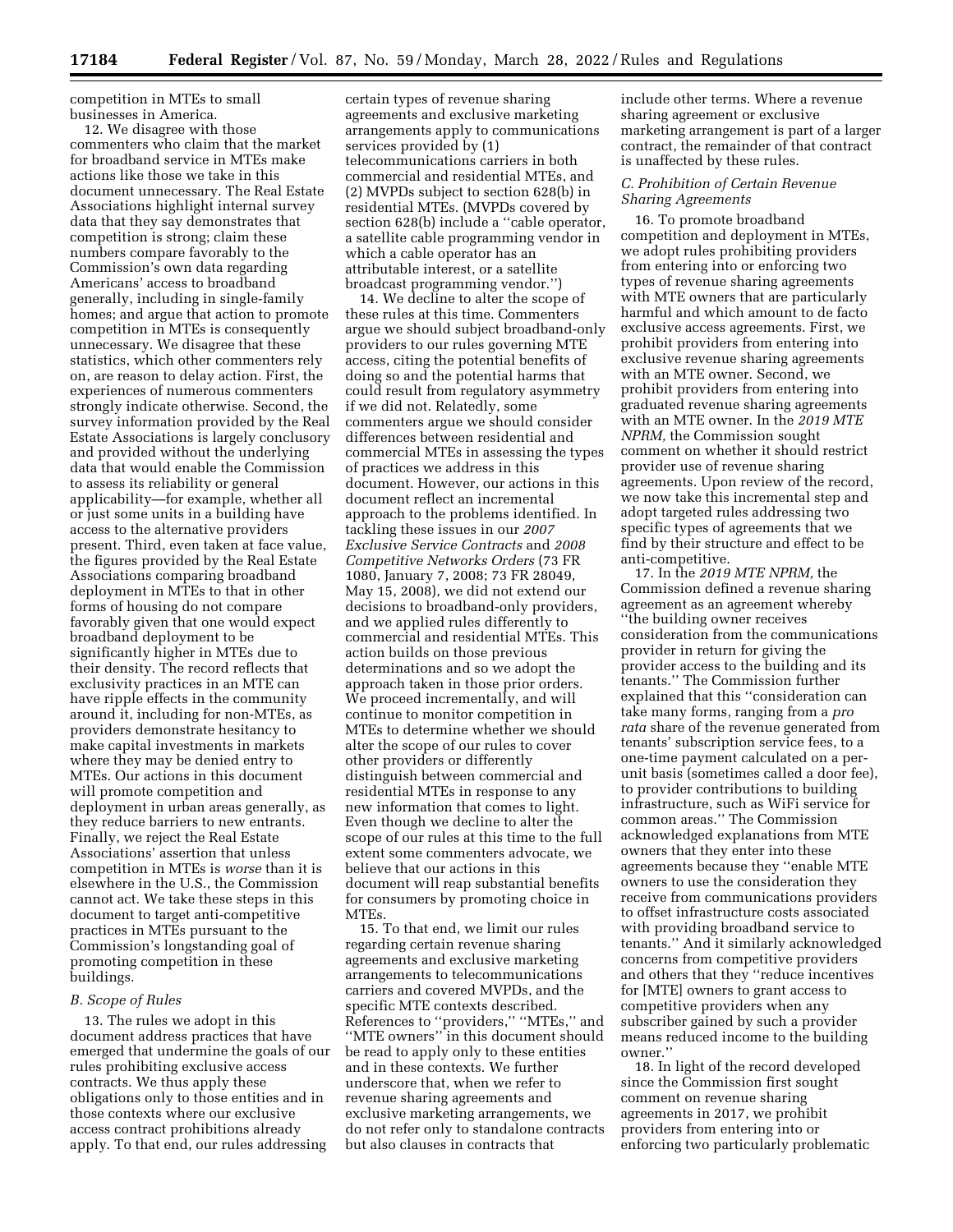types of revenue sharing agreements exclusive and graduated—that undermine tenant choice and competition in MTEs and are at odds with our long-existing bans on exclusive access. We will continue to monitor the impact of revenue sharing agreements on competition in MTEs, including those not specifically covered by the prohibitions we adopt in this document. We disagree with commenters that argue we should not act because the payments at issue are not significant enough to drive MTE owner behavior, and because revenue sharing is passed through from MTE owners to their tenants. The record contains substantial evidence of the anti-competitive effects of these agreements on prospective competitors and tenant choice. Regardless of the motivation of MTE owners, the practices we address concern provider agreements with third parties that limit their competitors' ability to provide service. Further, no commenter effectively supports the argument that prohibitions of these two types of revenue sharing agreements undermine an MTE owner's incentive for deploying communications infrastructure, especially in light of the importance of communications service to attracting tenants. And as we explain below, no commenter effectively rebuts the argument that these two types of revenue sharing agreements impede the ability of competitive providers to provide service in the MTEs where present, and thus impede those tenants' choice of providers.

19. We adopt this approach over alternatives suggested in the record. We find this targeted prohibition is preferable to a disclosure requirement, in light of commenters who argue that simply informing tenants or competitors about anti-competitive revenue sharing agreements may not address their anticompetitive effects. And we decline to style this rule as a rebuttable presumption and allow a provider to show an agreement is related to MTE owner costs and therefore permitted; our decision in this document turns on the anti-competitive nature of the types of agreements identified.

# 1. Exclusive Revenue Sharing Agreements

20. We prohibit a provider from entering into or enforcing an exclusive revenue sharing agreement with an MTE owner. In an exclusive revenue sharing agreement, the communications provider offers the MTE owner consideration in return for the provider obtaining access to the building and its tenants, and prohibits the MTE owner from accepting similar consideration

from any other provider. Thus, an exclusive revenue sharing agreement allows a communications provider to prevent other providers from sharing payments with the MTE owner.

21. We find that exclusive revenue sharing agreements are anti-competitive and amount to de facto exclusive access agreements. We agree with Starry that ''exclusive revenue shar[ing] serves no legitimate purpose other than to inhibit new entry in an MTE . . . .'' Similar to the graduated revenue sharing agreements discussed below, the structure of an exclusive revenue sharing agreement financially disincentivizes the MTE owner from allowing competing providers access to the building and its tenants. When an exclusive revenue sharing agreement is in place, a new provider is unable to provide compensation to the MTE owner akin to that offered by the incumbent. Because each subscriber that switches from the incumbent to a competitive provider decreases the compensation the MTE owner receives, the owner has an incentive to block alternative providers' access to the building. As INCOMPAS explains, these agreements effectively ''eliminate consumer choice while simultaneously benefiting the property owner and their preferred provider.'' No commenter expresses support for these agreements. Accordingly, we prohibit providers from entering into or enforcing exclusive revenue sharing agreements.

22. We find that the competitive benefits of our prohibition on exclusive revenue sharing agreements, in the form of increased subscriber choice and more competitive pricing and service, substantially outweigh the minimal compliance costs associated with this rule.

# 2. Graduated Revenue Sharing Agreements

23. We also prohibit providers from entering into or enforcing graduated revenue sharing agreements with MTE owners. In a graduated revenue sharing agreement, sometimes known as ''tiered'' or ''success-based'' agreements, a provider pays an MTE owner a greater percentage of revenue as its penetration in the building increases. Under such an agreement, as a provider serves more tenants in an MTE, the MTE owner receives a greater level of compensation for each tenant. (In one example, a provider offered a five percent revenue share when it served 51–55 percent of the building with video service; a seven percent revenue share when it served 56–60 percent; an eight percent revenue share when it served 61–65 percent; a nine percent revenue share when it

served 66–71 percent of the building, and a ten precent revenue share when it served greater than 72 percent of the building.) Therefore, the more tenants in an MTE that a provider furnishes service to, the more compensation the MTE owner receives on a *pro rata* basis.

24. We find that graduated revenue sharing agreements are anti-competitive and amount to de facto exclusive access agreements. We agree with INCOMPAS that, because graduated revenue sharing agreements ''discourage competitive entry to MTEs and . . . circumvent the prohibition on exclusive access agreements,'' we should ''ban graduated revenue sharing agreements.'' As the Small Business Administration Office of Advocacy explains, these types of agreements ''provide an MTE owner with an incentive to exclude competitors so that they can achieve maximum returns under the agreement.'' (Although Commission rules prohibit providers from entering into exclusive access agreements, even where a building owner and provider do not have an exclusive access agreement, a competitor will be unable to serve the building if the MTE owner unilaterally elects to exclude other providers in order to profit from a graduated revenue sharing arrangement.) We agree with Starry that this type of structure is ''specifically designed to (1) incentivize the building to help the incumbent provider maximize the number of subscribers in the building; and (2) act as an economic penalty if the building allows in a new entrant.'' The record convinces us they do ''not serve any other legitimate purpose—the revenue share increase is not associated with any increased cost for the provider or the building.'' Accordingly, we prohibit providers from entering into or enforcing graduated revenue sharing agreements.

25. We disagree with the few commenters who express support for graduated revenue sharing agreements. Honest Networks claims that they are a ''powerful inducement for MTE owners to work with [competitive providers],'' because the agreements enable providers to ''demonstrate value for MTE owners.'' But Honest Networks does not address the argument that these agreements discourage competitive entry once at least one provider is in the building. Like those who argue that revenue sharing agreements generally can ensure return on investment, we understand Honest Networks' claim to be that it relies on the exclusivity provided by a graduated revenue sharing agreement to compete and that this exclusivity can benefit competitive providers. We agree with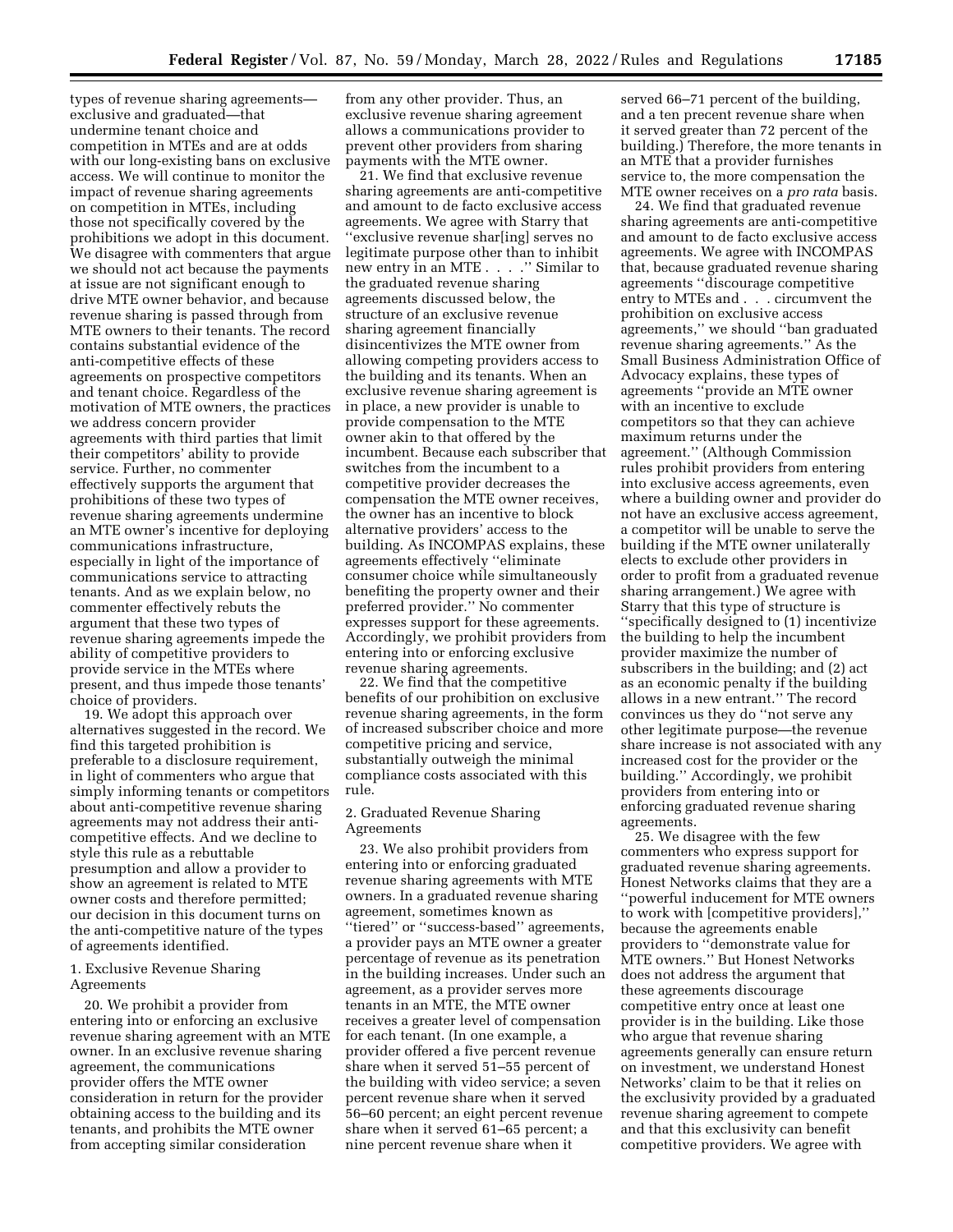the City of San Francisco, which argues that the fact ''[t]hat some market participants might benefit from barriers to entry imposed on potential competitors is not a compelling reason to allow for them.'' And contrary to Honest Networks' claim that graduated revenue sharing agreements are good for competitive providers, INCOMPAS provides examples of competitive providers that were prevented from offering service to one or more MTEs due to graduated revenue sharing agreements. As we have explained, in the *2019 MTE NPRM,* the Commission defined a revenue sharing agreement as an agreement in which a provider compensates an MTE owner *in exchange for access to a building and its tenants.* This definition hinges on the MTE owner's provision of building access in exchange for payment, but graduated payments discourage MTE owners from allowing competitive entry in the manner we have described regardless of what they are in exchange for. We therefore extend this prohibition to include graduated compensation that is in exchange for anything between an MTE owner and covered provider that relates to providing communications service to tenants. We do so to eliminate the ability of providers to easily circumvent this prohibition: A provider could simply provide graduated payment in exchange for a practice such as exclusive marketing and achieve the same anti-competitive effects. To this end, we disagree with those that argue we should condition our ban on graduated revenue sharing agreements to ones used as a condition of access, because this limitation would allow providers to easily evade our prohibition.

26. The record indicates that the benefits of our new rule substantially outweigh its costs. By our action in this document, we remove MTE owners' disincentive to permit service by competing providers, and subscribers will benefit from increased choice as a result of entrance by competing providers, as well as more competitive pricing and service. By contrast, no commenter in the record indicates that this prohibition will be costly.

3. Prohibition of Enforcing Existing Graduated or Exclusive Revenue Sharing Agreements

27. Our prohibition on graduated and exclusive revenue sharing agreements applies both to agreements entered into after the effective date of these rules and those already in existence when these rules become effective. The rules we adopt thus prohibit providers from (1) executing new graduated or exclusive

revenue sharing agreements, and (2) enforcing existing graduated or exclusive revenue sharing agreements on a going forward basis. Applying this prohibition to future enforcement of existing agreements will promote competitive entry to MTEs where these agreements are already in effect—to the benefit of MTE tenants—and is consistent with the Commission's approach when it prohibited exclusive access agreements in residential MTEs.

28. When the Commission prohibited exclusive access agreements in residential MTEs—for both telecommunications carriers and covered MVPDs—it applied that prohibition to agreements already in effect. In the *2008 Competitive Networks Order,* it found that ''leav[ing] existing exclusivity contracts in effect would allow the competitive harms we have identified to continue for some time, even years,'' and that it was ''in the public interest to prohibit such contracts from being enforced.'' The Commission further concluded that ''immediately prohibiting the enforcement of such provisions is more appropriate than phasing them out or waiting until contracts expire and are replaced by contracts without exclusivity provisions . . . [because] such approaches would only serve to further delay the entry of competition to customers in the buildings at issue.'' In the *2007 Exclusive Service Contracts Order,* the Commission similarly reasoned that both existing and new exclusivity clauses had the ''same competition- and broadband-deterring effect that harms consumers.'' Because a prohibition that did not cover the exclusivity agreements currently in effect would ''allow the vast majority of the harms caused by such clauses to continue for years . . . [or] indefinitely in the cases of exclusivity clauses that last perpetually or contemplate automatic renewal,'' it found that it was ''strongly in the public interest to prohibit such clauses from being enforced.'' In both orders, the Commission found that affected parties were on notice that the Commission could adopt such a prohibition because ''the validity of exclusivity provisions

. . . ha[d] been subject to question for some time.''

29. On review, the United States Court of Appeals for the D.C. Circuit upheld the Commission's prohibition enforcing existing exclusive access contracts adopted in the *2007 Exclusive Service Contracts Order.* The Court found that the Commission's rule was not retroactive, because it had ''impaired the future value of past bargains but ha[d] not rendered past

actions illegal or otherwise sanctionable.'' It further concluded the Commission satisfied its obligation to balance the effect of ''upsetting prior expectations or existing investments against the benefits of applying their rules to those preexisting interests.''

30. We undertake that same balancing and find that the benefits of the prohibition we adopt in this document on enforcing existing graduated and exclusive revenue sharing agreements substantially outweigh the costs. The record reflects that these types of revenue sharing agreements already exist and already cause the anticompetitive harms we have identified. To leave existing contracts unaddressed would allow these harms to continue for a period of years or even indefinitely. Indeed, the record reflects that these agreements may last perpetually. Prohibiting existing contracts from being enforced will serve the public interest by preventing such anticompetitive conduct from being grandfathered in indefinitely, and by allowing tenants of impacted MTEs to realize the benefits of competition and consumer choice.

31. We find that our prohibition does not disturb legitimate expectations of MTE and provider investors affected by this rule. First, the anti-competitive structure of the two types of revenue sharing agreements we prohibit in this document conflict with the Commission's long-existing rules designed to promote broadband deployment and competition in MTEs. Second, this rule does not prevent providers from offering service to those MTE tenants who wish to continue to subscribe to their service. Third, the lawfulness of revenue sharing agreements has been under the Commission's scrutiny for nearly five years. In the *2017 MTE NOI,* the Commission sought ''comment on how to best address revenue sharing agreements''; in the *2019 MTE NPRM* it asked whether it should ''restrict the use of revenue sharing agreements''; and in 2021 the Wireline Competition Bureau refreshed the record and asked if the Commission should ''restrict the use of revenue sharing agreements'' and ''address specific types of revenue sharing agreements.'' Finally, the record gives us no reason to uniquely differentiate between commercial and residential MTEs for purposes of this rule, and accordingly we apply the prohibition on enforcing existing, covered revenue-sharing contracts to all MTE contexts covered by this document. Our analysis is not changed by record claims that existing revenue sharing agreements—particularly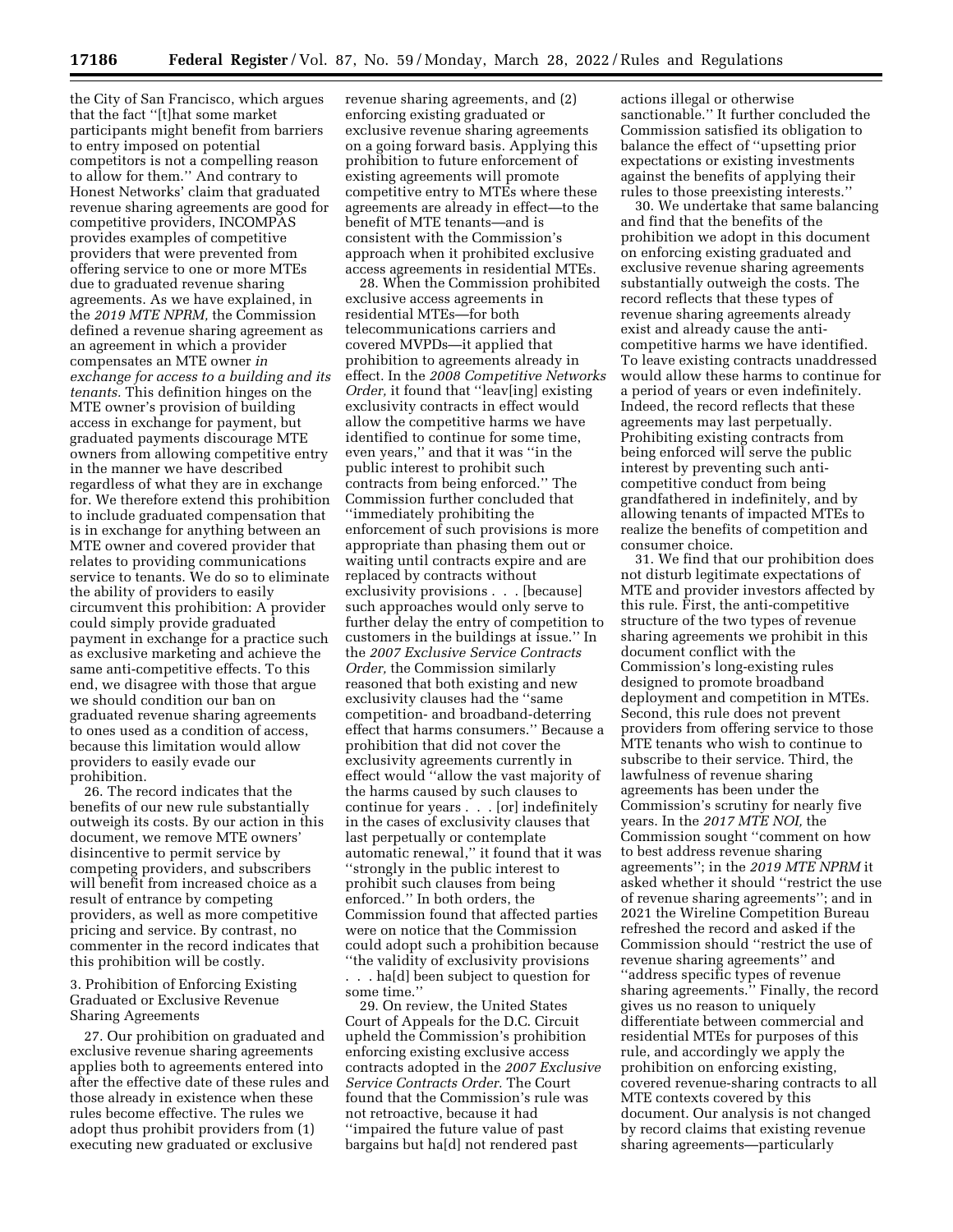graduated revenue sharing agreements are numerous. We find that this only underscores the importance of reaching these existing agreements to protect MTE tenants from their harmful effects.

32. *Compliance Dates.* For existing contracts with exclusive and graduated revenue sharing agreements, compliance with the prohibition on enforcing such agreements will be required 180 days after publication of the Report and Order in the **Federal Register**. We direct the Wireline Competition Bureau to release a Public Notice announcing the compliance date of the rules for existing contracts. We agree with Altice that adopting a delayed compliance date for existing contracts ''would allow time for providers to conduct the extensive contract renegotiations that would be required if existing graduated revenue sharing provisions are rendered void by the Commission's decision.'' While Altice suggests the need for a one-year transition period for providers to comply with the new prohibition on enforcing existing graduated and exclusive revenue sharing arrangements, we find that 180 days strikes the right balance between giving providers sufficient time to bring their existing arrangements into compliance and ensuring that MTE tenants promptly benefit from the rules we adopt in this document. For new contracts, the prohibition on entering into exclusive and graduated revenue sharing arrangements will take effect 30 days after publication of the Report and Order in the **Federal Register** and will bar such arrangements in new contracts from that point forward.

# *D. Required Disclosure of Exclusive Marketing Arrangements*

33. We require providers to disclose the existence of exclusive marketing arrangements that they have with MTE owners. Such disclosure must be included on all written marketing material directed at tenants or prospective tenants of an MTE subject to the arrangement and must explain in clear, conspicuous, legible, and visible language that the provider has the right to exclusively market its communications services to tenants in the MTE, that such a right does not suggest that the provider is the only entity that can provide communications services to tenants in the MTE, and that service from an alternative provider may be available. We sought comment on whether to require this type of disclosure in the *2019 MTE NPRM*  because of the potential for exclusive marketing arrangements to be used to impede MTE entrance by competitive providers, frustrating the goals and

intent of our exclusive access prohibition. The record reflects that the nature of exclusive marketing arrangements has changed since the Commission last addressed them in 2010, and we find that this limited disclosure requirement will alleviate tenant confusion identified in the record, prevent the evasion of our exclusive access rules, and, in turn, promote competition in MTEs.

34. As the Commission explained in the *2019 MTE NPRM,* an exclusive marketing arrangement is ''an arrangement, either written or in practice, between an MTE owner and a service provider that gives the service provider, usually in exchange for some consideration, the exclusive right to certain means of marketing its service to tenants of the MTE.'' As Consolidated Communications and Ziply Fiber explain, exclusive marketing arrangements ''give only one broadband provider the right to send sales representatives into an MTE or distribute marketing materials, such as door hangers, in the property.'' They further state that "[u]nder exclusive marketing arrangements, MTE owners will often identify that single company as the 'preferred' provider and steer tenants toward that provider's service.''

35. The record reflects that tenants in MTEs with exclusive marketing arrangements are confused about the availability of competitive service in the MTE and that this confusion dampens competition. Honest Networks states that ''exclusive marketing arrangements create confusion and lower choice for tenants,'' and Consolidated Communications and Ziply Fiber explain that they do so by ''creating confusion as to whether it is even possible to obtain service from another company.'' Crown Castle asserts that ''exclusive marketing arrangements between a MTE and a common carrier providing service directly to tenants often confuses MTE tenants . . . [who] may believe the carriers' exclusive marketing [arrangement] with the MTE means that a carrier has an exclusive right to provide services within the building.'' This confusion has the cascading effect of artificially limiting competition for communications services for MTE tenants because when tenants lack awareness of competitive options, their choice is narrowed to the entity with the exclusive arrangement. Some commenters contend that even MTE owners and their agents are confused about the specific nature of an exclusive marketing arrangement, believing it to be an exclusive access agreement fully barring competition in the MTE. Competitive providers explain

that in MTEs with exclusive marketing arrangements they achieve lower penetration and less revenue, and that, consequently, competition in these MTEs is dampened and tenants cannot realize the benefits of competitive choice.

36. We are persuaded by this record to adopt a disclosure requirement to alleviate confusion and, in turn, promote competition. In 2010, the Commission determined that the record at the time did not ''support prohibiting or regulating exclusive marketing arrangements in order to protect competition or consumers.'' The Commission found that, at the time, ''[t]he balance of consumer harms and benefits for marketing exclusivity is thus significantly pro-consumer.'' However, over a decade later, the evidence in the record paints a different picture. Based on the record now before us, we agree with commenters such as INCOMPAS and ACA Connects that a disclosure requirement for exclusive marketing arrangements will help level the playing field by increasing transparency for consumers about provider options and reducing confusion among MTE tenants about the availability of competitive communications services in an MTE, thus promoting competition for such services in the MTE. Indeed, we find that when an exclusive marketing arrangement causes tenant confusion it can lead to de facto exclusive access frustrating the goals of our exclusive access prohibition—by impeding entrance by third parties. The disclosure requirement we adopt addresses this issue at its source by alleviating this confusion. And we agree with Lumen that tenants ''deserve to know when this is occurring.''

37. We disagree with commenters who assert that a disclosure requirement would not be beneficial because it would not provide tenants with useful information or because tenants see advertisements for competitors elsewhere. We find that, based on the compelling evidence in the current record, when only one company has the ability to market its communications services to MTE tenants, tenants often are not aware that other providers can serve the MTE or are given incorrect information that effectively limits their choice of providers—thus negatively impacting competition. We further disagree with commenters who assert that exclusive marketing arrangements do not preclude competition and so action is unnecessary; we find more persuasive the detailed record evidence of de facto exclusivity faced by competitive providers confronting an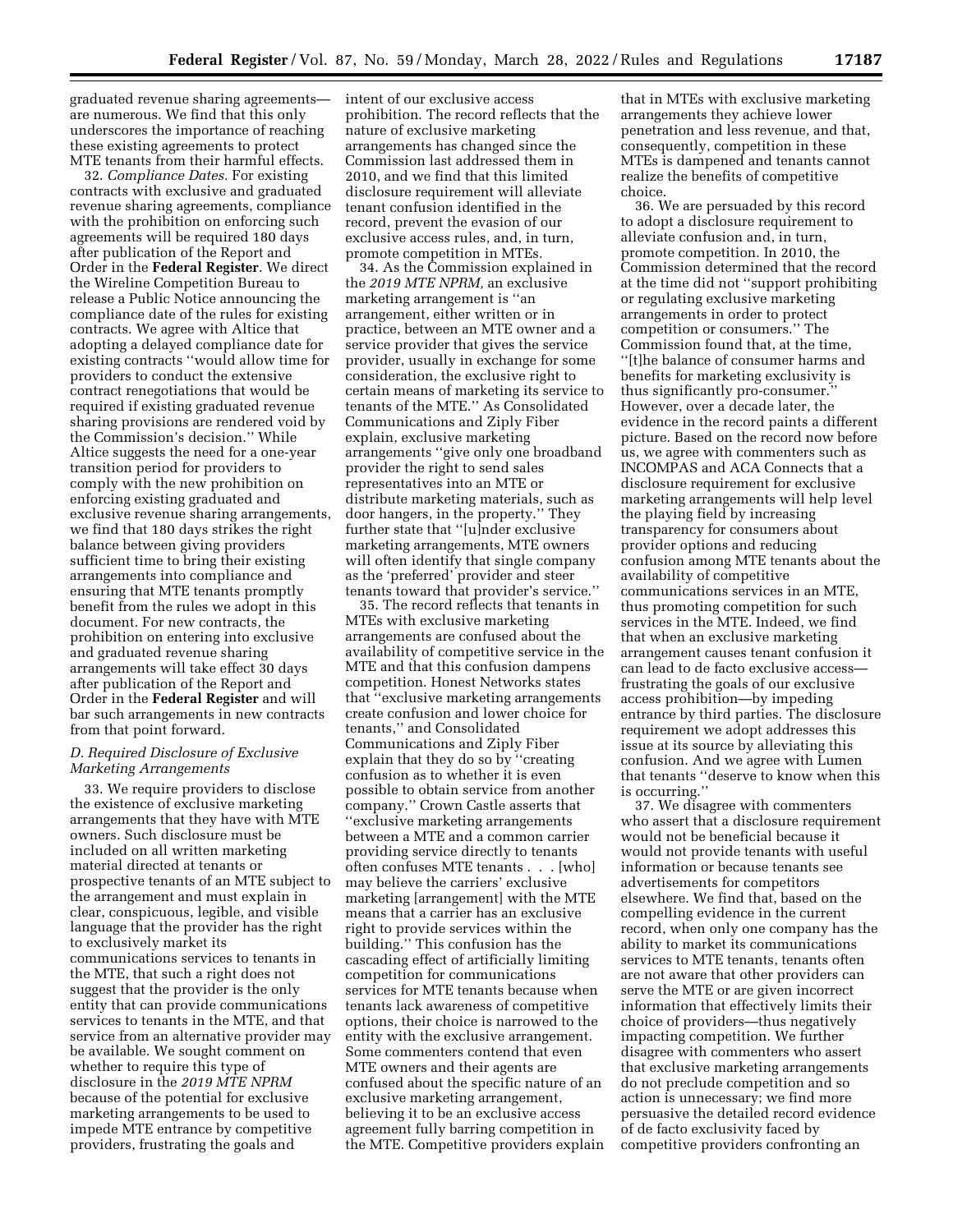exclusive marketing arrangement in an MTE. While some commenters argue we should prohibit exclusive marketing arrangements entirely, in this document we take this incremental step in light of record developments since the Commission last considered exclusive marketing arrangements in 2010, and we will continue to monitor the impact of exclusive marketing arrangements on competition in MTEs.

38. We require that the disclosure meet the following three requirements: It must (1) be included on all written marketing material from the provider directed at tenants or prospective tenants of the affected MTE; (2) identify the existence of the exclusive marketing arrangement and include a plainlanguage description of the arrangement and what it means; and (3) be made in a manner that it is clear, conspicuous, and legible. The term ''written marketing material'' includes electronic or print material. Written marketing material is ''directed at'' a tenant or prospective tenant of an MTE if it (1) contains specific mention of the MTE; (2) is provided directly to the tenant or prospective tenant because of its relationship (or prospective relationship) to the MTE, regardless of the means by which it is provided (including, but not limited to, being sent via email, regular mail, mailbox insert, or door hanger); or (3) given to a third party, including the MTE owner, with the understanding it will be directed at tenants or prospective tenants of the MTE. It does not, however, include general-purpose marketing material that incidentally reaches tenants or prospective tenants of the MTE (*e.g.,*  general area media or online advertising, website promotions). We disagree that this disclosure needs to be made to other parties such as competitors or the Commission, as some commenters suggest, because these commenters do not explain how a broader disclosure would resolve confusion on the part of MTE tenants (and prospective tenants).

39. In terms of the language of the disclosure, we require the provider to disclose that it has the right to exclusively market its communications services to tenants in the MTE, that such a right does not mean that the provider is the only entity that can provide such services to tenants in the MTE, and that service from an alternative provider may be available. The wording we expect for this requirement differs slightly from the wording proposed by INCOMPAS that would have providers notify MTE tenants that they ''may select the broadband provider of their choice.'' We believe that the INCOMPAS wording is

overly broad, and instead require only communication that service from another provider may be available. The latter disclosure is vital because this requirement is intended to alleviate the confusion caused to MTE tenants by the existence of an exclusive marketing arrangement and whether such an arrangement precludes competitive providers in the MTE. To this end, we agree with commenters who argue that the disclosure need not include the business terms and conditions of the arrangements because they are not necessary to counteract any confusion and, in turn, promote competition.

40. In terms of the disclosure being clear, conspicuous, and legible, we require that the disclosure be in plain language, easy to read, and as visible as any other business or legal terms in the marketing material being directed to the MTE tenants. We find that a disclosure is clear, conspicuous, and legible, and therefore is effectively communicated, ''when it is displayed in a manner that is readily noticeable, readable . . . and understandable to the audience to whom it is disseminated.'' While we do not specify the precise fashion or formatting in which the required disclosure must be made, indicia of effective disclosures include ''us[ing] clear and unambiguous language, avoid[ing] small type, plac[ing] any qualifying information close to the claim being qualified, and avoid[ing] making inconsistent statements or using distracting elements that could undercut or contradict the disclosure.'' With regard to formatting, a simple typeface, legible font size, and ample white space would also be indicia of an effective disclosure.

41. This obligation applies to all exclusive marketing arrangements both those that are already in place and those that are agreed to after the effective date of these rules. For new arrangements, we will enforce compliance with the disclosure requirement after the Office of Management and Budget completes its review of the new requirement pursuant to the Paperwork Reduction Act. To the extent a provider is operating under an exclusive marketing arrangement that is already in place, its disclosure obligation extends to marketing material produced after the compliance date applicable to existing marketing arrangements. We will not enforce compliance with the disclosure requirement for existing exclusive marketing arrangements until the later of (1) the Office of Management and Budget completing its review of the new requirements pursuant to the Paperwork Reduction Act, or (2) 180 days after

publication of the Report and Order in the **Federal Register**. We adopt a delayed compliance date for the disclosure requirement for existing exclusive marketing arrangements in order to give providers adequate time to bring their marketing materials into compliance with our new rules and to meet existing expectations regarding their production. To promote compliance, we direct the Wireline Competition Bureau to announce by Public Notice the compliance dates for new and existing exclusive marketing arrangements.

42. We find that the costs to providers for implementing this disclosure requirement will be outweighed by the benefits to consumers and MTEs of having accurate knowledge of exclusive marketing arrangements and the corresponding impact of such arrangements. We believe complying with the written disclosure requirement should present minimal cost, given that the provider simply needs to include a brief, legible disclosure on marketing material it is otherwise planning to design, print (where appropriate), and send to tenants and prospective tenants of an MTE where it has an exclusive marketing arrangement. We do not believe a more onerous disclosure requirement—such as an affirmative, recurring disclosure—is necessary to achieve this end. Rather, we find these minimal requirements for disclosure will alleviate confusion by making MTE tenants aware of the existence of an exclusive marketing arrangement and helping them understand that it does not preclude competition for individual customers in an MTE. And, to the extent MTE owners and their agents are confused by exclusive marketing arrangements, these disclosures should alleviate that confusion because they are likely to see the marketing material.

#### *E. Legal Authority*

43. We conclude that sections 201(b) and 628(b) of the Act provide us with authority for the rules we adopt in this document. We find authority over telecommunications carriers under section 201(b), which provides that ''[a]ll charges, practices, classifications, and regulations for and in connection with such communication service, shall be just and reasonable, and any such charge, practice, classification, or regulation that is unjust or unreasonable is declared to be unlawful.'' Further, it provides that ''[t]he Commission may prescribe such rules and regulations as may be necessary in the public interest to carry out the provisions of this chapter.'' We find that the revenue sharing agreements identified above and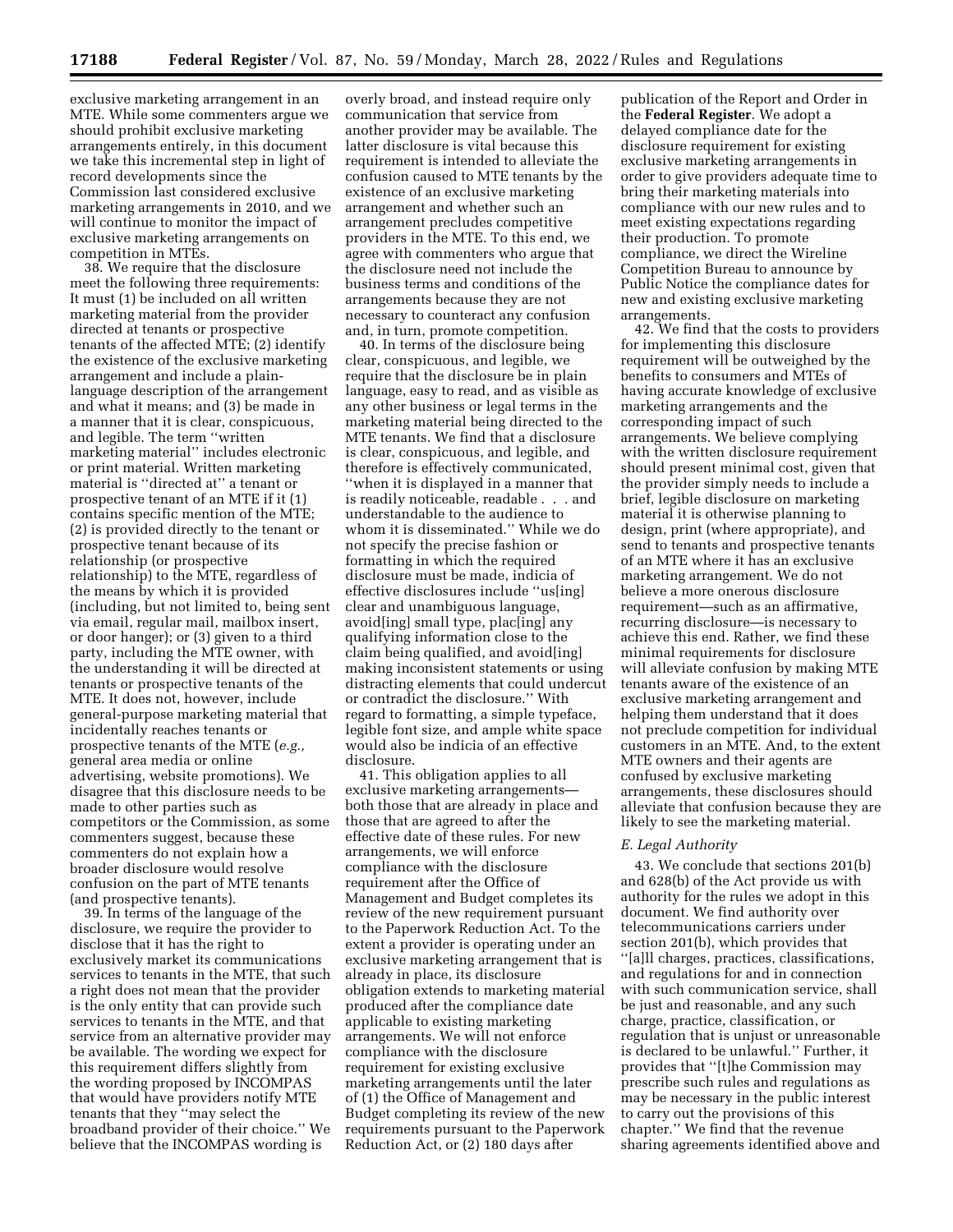a provider's failure to disclose exclusive marketing arrangements fall under our explicit statutory authority to address ''unreasonable practice[s].'' Section 201(b) served as the basis for the Commission's prohibition on exclusive access contracts between telecommunications carriers and MTE owners. The conduct we address in this document serves to undermine that prohibition by enabling telecommunications carriers to restrict access by alternative providers to MTEs; accordingly, we find authority under section 201(b) to prohibit certain revenue sharing agreements and to require limited disclosure of exclusive marketing arrangements by telecommunications carriers.

44. We find authority over covered MVPDs under section 628(b), which makes unlawful ''unfair methods of competition or unfair or deceptive acts or practices, the purpose or effect of which is to hinder significantly or to prevent any [MVPD] from providing satellite cable programming or satellite broadcast programming to subscribers or consumers.'' This is the same statutory provision that provided ample authority for the Commission's prohibition on exclusive access contracts between covered MVPDs and residential MTE owners—there, the Commission found that ''the use of an exclusivity clause by a cable operator to 'lock up' a [residential MTE] owner is an unfair method of competition or unfair act or practice because it can be used to impede the entry of competitors into the market and foreclose competition based on the quality and price of competing service offerings.'' We conclude that the same reasoning applies here. We find that the practices discussed above—the identified revenue sharing agreements and failure to disclose exclusive marketing arrangements—are ''unfair methods of competition'' that significantly hinder and in some cases prevent competing MVPDs from serving MTEs. As detailed above, graduated revenue sharing and exclusive revenue sharing agreements amount to de facto exclusive access agreements effectively preventing competitors, including those providing satellite cable and broadcast programming, from serving MTE tenants—by incentivizing MTE owners to favor one provider to the exclusion of others. Exclusive marketing arrangements lacking appropriate disclaimers to tenants significantly hinder and, in some cases, prevent competing providers from gaining access to MTEs where MTE tenants, and even MTE owners and their agents, erroneously believe the agreements

preclude competitive access, and from competing for business in MTEs when they gain access. This confusion leads tenants to believe they have no choice in providers and prevents competing providers who have access to the building from advertising their service, resulting in de facto exclusive access.

45. We disagree with the Real Estate Associations that our actions in this document effectively regulate MTE owners rather than providers, and consequently that we lack authority to take them. We also reject the Real Estate Associations' argument that regulation of revenue sharing agreements is tantamount to ''utility-style regulation'' of payments to landlords. As we explain above, our prohibition on graduated and exclusive revenue sharing agreements stems from the exclusionary, anticompetitive effects these practices have, and we do not herein regulate the amount of payment MTE owners may receive. The rules we adopt in this document address practices by telecommunications carriers and covered MVPDs that serve as an impediment to competition for the services they offer in MTEs. The fact that these practices involve agreements with a third party does not eliminate our ability to address them. The U.S. Court of Appeals for the D.C. Circuit rejected just such an argument when it upheld the Commission's MVPD exclusive access regulations. As T-Mobile explains, ''[t]he Commission's authority is not diminished'' even where our actions ''may also affect property owners.'' We agree that ''the Commission has the power to prevent carriers from restricting other carriers from deploying equipment and serving customers through participation in restrictive transactions'' and that ''[t]he Commission routinely adopts rules based on its clear regulatory authority that may have an impact on unregulated parties.'' Indeed, the Commission has previously found we possess ''ample authority to prohibit exclusivity provisions in agreements for the provision of telecommunications service to . . . MTEs.'' This authority extends to ''contractual or other arrangements between common carriers and other entities, even those entities that are generally not subject to Commission regulation.'' We therefore conclude that our actions in this document are authorized pursuant to sections 201(b) and 628(b).

46. We also disagree with the Real Estate Associations' argument that a disclosure requirement of the type mandated in this document may violate the First Amendment. As an initial matter, inasmuch as the Real Estate

Associations argue that the disclosure requirement would violate the First Amendment rights of MTE owners, we do not in this document place any disclosure obligations on MTE owners. To the extent they argue this requirement violates the First Amendment rights of service providers, we find that this requirement does not unconstitutionally burden commercial speech. The Supreme Court has explained that the commercial speaker's ''constitutionally protected interest in *not* providing any particular factual information . . . is minimal.'' The Court explained further that disclosure requirements are consistent with the First Amendment provided they are ''reasonably related to the [government's] interest in preventing deception of consumers.'' Here, through a purely factual statement, the disclosure requirement will address the deception created by exclusive marketing arrangements that competitive communications services are unavailable. Thus, the disclosure requirement is ''reasonably related to the [governmental] interest'' of alleviating tenant confusion about their competitive communications options and thus allowing them to enjoy the benefits of competition for services in MTEs. This finding is consistent with past Commission decisions regarding pro-consumer disclosure requirements on entities under our jurisdiction. And while we do not, in this document, rely on the authority recently provided by Congress to address digital discrimination, we will explore the use of that authority if we determine further action is needed to address discrimination and promote access to broadband internet access service in MTEs.

#### **IV. Procedural Matters**

47. *Final Regulatory Flexibility Analysis.* Pursuant to the Regulatory Flexibility Act of 1980 (RFA), as amended, the Commission's Final Regulatory Flexibility Analysis is set forth in Appendix B. The Commission's Consumer and Governmental Affairs Bureau, Reference Information Center, will send a copy of the Report and Order and Declaratory Ruling, including the FRFA, to the Chief Counsel for Advocacy of the Small Business Administration (SBA).

48. As required by the Regulatory Flexibility Act of 1980, as amended, an Initial Regulatory Flexibility Analysis (IRFA) was incorporated into the *2019 MTE NPRM.* The Commission sought written public comments on the proposals in the *2019 MTE NPRM,*  including comments on the IRFA. No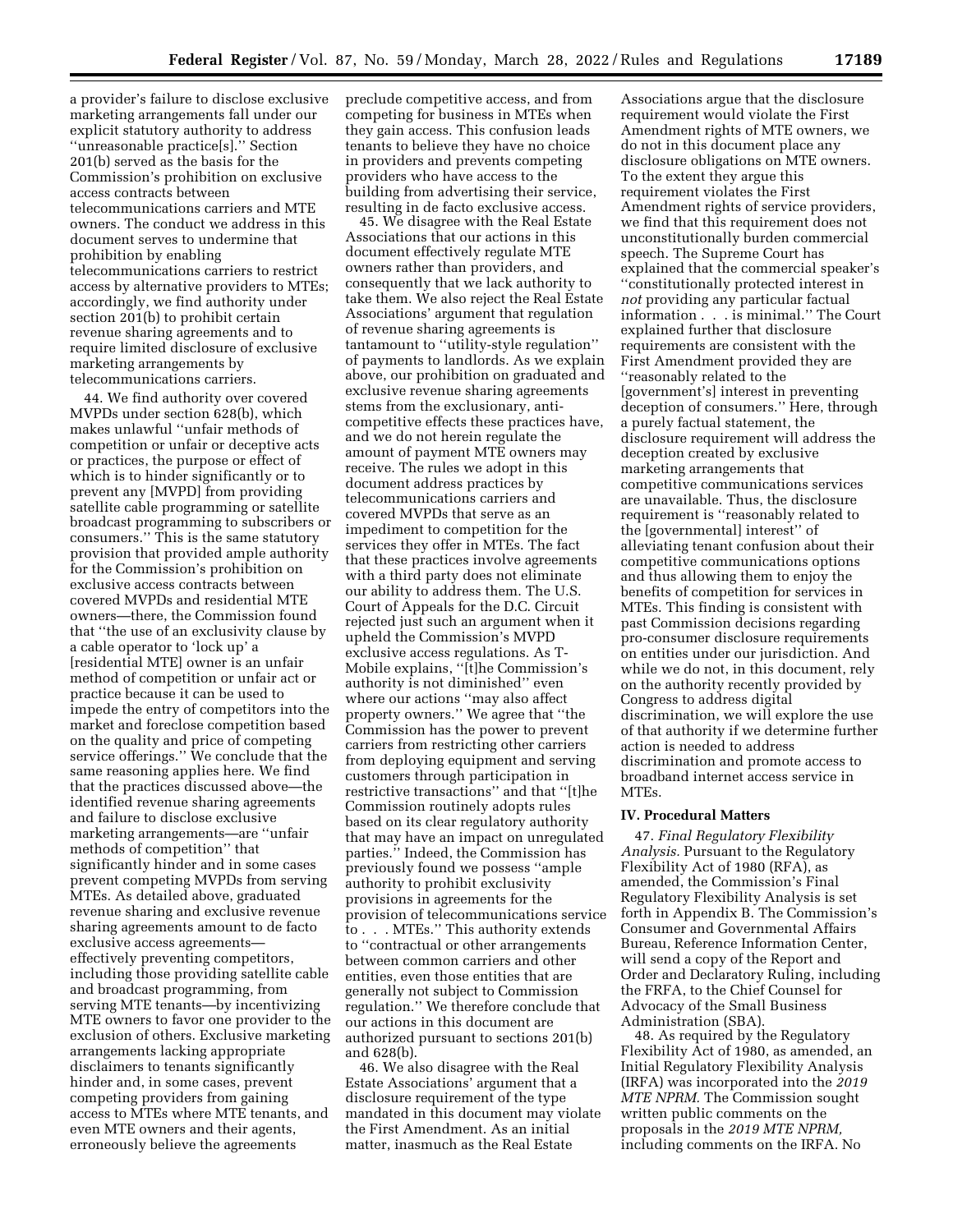comments were filed addressing the IRFA. This present Final Regulatory Flexibility Analysis (FRFA) conforms to the RFA.

# *A. Need for, and Objectives of, the Rules*

49. This document takes action to promote competition in multiple tenant environments (MTEs) by addressing two practices that impede competition for communications service in MTEs. First, this document adopts rules prohibiting providers from entering into two types of revenue sharing agreements which discourage competition and have no connection to costs borne by MTE owners: Exclusive and graduated revenue sharing agreements. Second, it adopts rules requiring providers to disclose the existence of exclusive marketing arrangements in simple, easyto-understand language. Both of these practices undercut the goals of the Commission's longstanding rules prohibiting exclusive access contracts in MTEs, and by adopting these rules we promote competition and tenant choice in MTEs.

*B. Summary of Significant Issues Raised by Public Comments in Response to the IRFA* 

50. There were no comments filed that specifically addressed the proposed rules and policies presented in the IRFA.

# *C. Response to Comments by the Chief Counsel for Advocacy of the SBA*

51. Pursuant to the Small Business Jobs Act of 2010, which amended the RFA, the Commission is required to respond to any comments filed by the Chief Counsel for Advocacy of the Small Business Administration (SBA), and to provide a detailed statement of any change made to the proposed rules as a result of those comments. However, the Chief Counsel did not file any comments in response to the proposed rules in this proceeding.

## *D. Description and Estimate of the Number of Small Entities to Which the Rules Will Apply*

52. The RFA directs agencies to provide a description of and, where feasible, an estimate of the number of small entities that may be affected by the proposed rules and by the rule revisions on which the *2019 MTE NPRM*  seeks comment, if adopted. The RFA generally defines the term ''small entity'' as having the same meaning as the terms ''small business,'' ''small organization,'' and ''small governmental jurisdiction.'' In addition, the term ''small business'' has the same meaning as the term ''small-business concern''

under the Small Business Act. A ''smallbusiness concern'' is one which: (1) Is independently owned and operated; (2) is not dominant in its field of operation; and (3) satisfies any additional criteria established by the SBA.

53. *Small Businesses, Small Organizations, Small Governmental Jurisdictions.* Our actions, over time, may affect small entities that are not easily categorized at present. We therefore describe here, at the outset, three broad groups of small entities that could be directly affected herein. First, while there are industry specific size standards for small businesses that are used in the regulatory flexibility analysis, according to data from the Small Business Administration's (SBA) Office of Advocacy, in general a small business is an independent business having fewer than 500 employees. These types of small businesses represent 99.9% of all businesses in the United States, which translates to 32.5 million businesses.

54. Next, the type of small entity described as a ''small organization'' is generally ''any not-for-profit enterprise which is independently owned and operated and is not dominant in its field.'' The Internal Revenue Service (IRS) uses a revenue benchmark of \$50,000 or less to delineate its annual electronic filing requirements for small exempt organizations. Nationwide, for tax year 2018, there were approximately 571,709 small exempt organizations in the U.S. reporting revenues of \$50,000 or less according to the registration and tax data for exempt organizations available from the IRS.

55. Finally, the small entity described as a ''small governmental jurisdiction'' is defined generally as ''governments of cities, counties, towns, townships, villages, school districts, or special districts, with a population of less than fifty thousand.'' U.S. Census Bureau data from the 2017 Census of Governments indicates that there were 90,075 local governmental jurisdictions consisting of general purpose governments and special purpose governments in the United States. Of this number there were 36,931 general purpose governments (county, municipal and town or township) with populations of less than 50,000 and 12,040 special purpose governments independent school districts with enrollment populations of less than 50,000. Accordingly, based on the 2017 U.S. Census of Governments data, we estimate that at least 48,971 entities fall into the category of ''small governmental jurisdictions.''

# 1. Wireline Carriers

56. *Wired Telecommunications Carriers.* The U.S. Census Bureau defines this industry as ''establishments primarily engaged in operating and/or providing access to transmission facilities and infrastructure that they own and/or lease for the transmission of voice, data, text, sound, and video using wired communications networks. Transmission facilities may be based on a single technology or a combination of technologies. Establishments in this industry use the wired telecommunications network facilities that they operate to provide a variety of services, such as wired telephony services, including voice over internet protocol (VoIP) services, wired (cable) audio and video programming distribution, and wired broadband internet services. By exception, establishments providing satellite television distribution services using facilities and infrastructure that they operate are included in this industry.'' The SBA has developed a small business size standard for Wired Telecommunications Carriers, which consists of all such companies having 1,500 or fewer employees. U.S. Census Bureau data for 2012 shows that there were 3,117 firms that operated that year. Of this total, 3,083 operated with fewer than 1,000 employees. Thus, under this size standard, the majority of firms in this industry can be considered small.

57. *Local Exchange Carriers (LECs).*  Neither the Commission nor the SBA has developed a size standard for small businesses specifically applicable to local exchange services. The closest applicable North American Industry Classification System (NAICS) Code category is Wired Telecommunications Carriers. Under the applicable SBA size standard, such a business is small if it has 1,500 or fewer employees. U.S. Census Bureau data for 2012 shows that there were 3,117 firms that operated for the entire year. Of that total, 3,083 operated with fewer than 1,000 employees. Thus under this category and the associated size standard, the Commission estimates that the majority of local exchange carriers are small entities.

58. *Incumbent LECs.* Neither the Commission nor the SBA has developed a small business size standard specifically for incumbent local exchange services. The closest applicable NAICS Code category is Wired Telecommunications Carriers. Under the applicable SBA size standard, such a business is small if it has 1,500 or fewer employees. U.S. Census Bureau data for 2012 indicates that 3,117 firms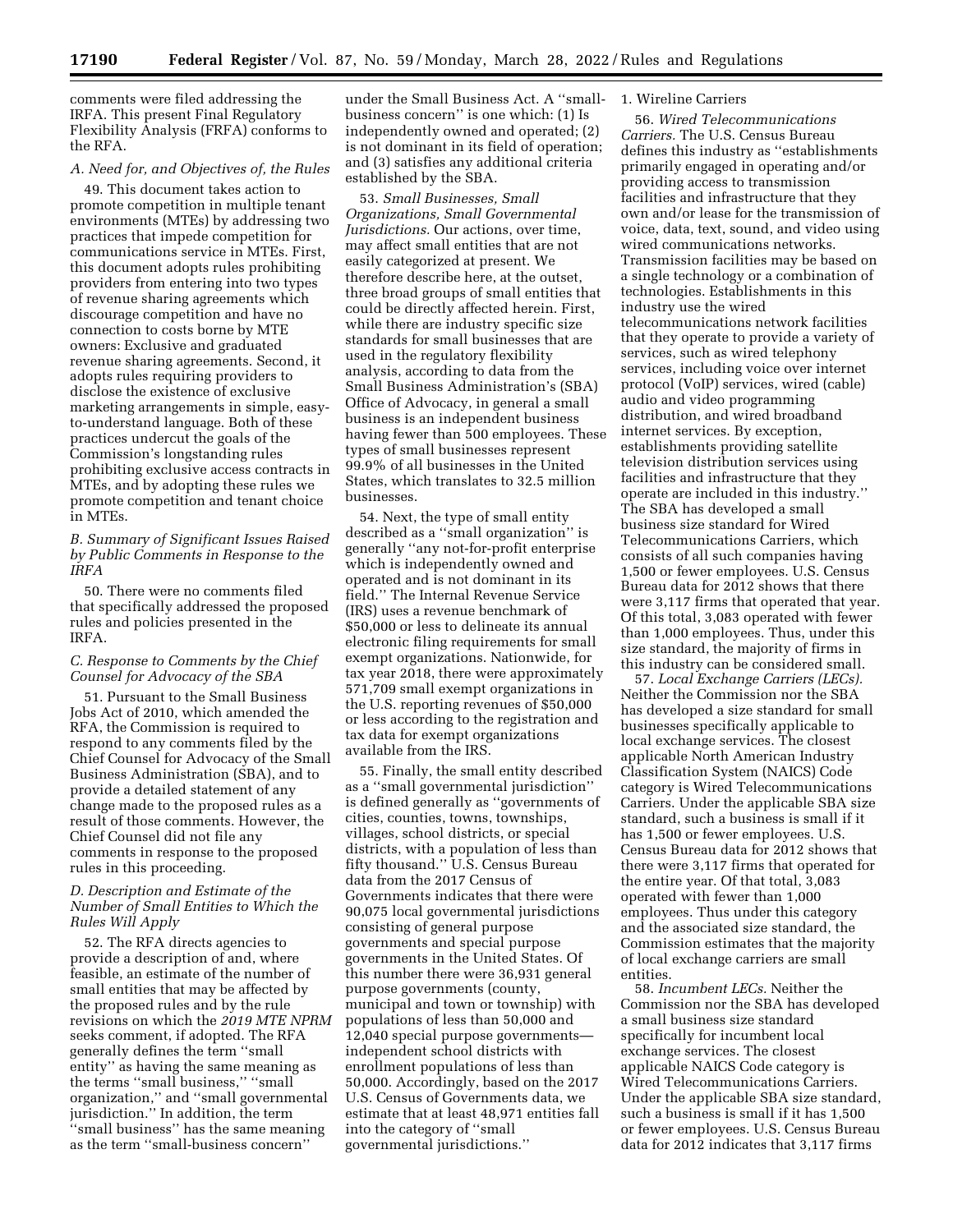operated the entire year. Of this total, 3,083 operated with fewer than 1,000 employees. Consequently, the Commission estimates that most providers of incumbent local exchange service are small businesses that may be affected by our actions. According to Commission data, one thousand three hundred and seven (1,307) Incumbent Local Exchange Carriers reported that they were incumbent local exchange service providers. Of this total, an estimated 1,006 have 1,500 or fewer employees. Thus, using the SBA's size standard the majority of incumbent LECs can be considered small entities.

59. *Competitive Local Exchange Carriers (Competitive LECs), Competitive Access Providers (CAPs), Shared-Tenant Service Providers, and Other Local Service Providers.* Neither the Commission nor the SBA has developed a small business size standard specifically for these service providers. The appropriate NAICS Code category is Wired Telecommunications Carriers. Under the applicable SBA size standard, such a business is small if it has 1,500 or fewer employees. U.S. Census Bureau data for 2012 indicates that 3,117 firms operated for the entire year. Of that number, 3,083 operated with fewer than 1,000 employees. Based on these data, the Commission concludes that the majority of Competitive LECs, CAPs, Shared-Tenant Service Providers, and Other Local Service Providers, are small entities. According to Commission data, 1,442 carriers reported that they were engaged in the provision of either competitive local exchange services or competitive access provider services. Of these 1,442 carriers, an estimated 1,256 have 1,500 or fewer employees. In addition, 17 carriers have reported that they are Shared-Tenant Service Providers, and all 17 are estimated to have 1,500 or fewer employees. Also, 72 carriers have reported that they are Other Local Service Providers. Of this total, 70 have 1,500 or fewer employees. Consequently, based on internally researched FCC data, the Commission estimates that most providers of competitive local exchange service, competitive access providers, Shared-Tenant Service Providers, and Other Local Service Providers are small entities.

60. *Interexchange Carriers (IXCs).*  Neither the Commission nor the SBA has developed a small business size standard specifically for Interexchange Carriers. The closest applicable NAICS Code category is Wired Telecommunications Carriers. The applicable size standard under SBA rules is that such a business is small if

it has 1,500 or fewer employees. U.S. Census Bureau data for 2012 indicates that 3,117 firms operated for the entire year. Of that number, 3,083 operated with fewer than 1,000 employees. According to internally developed Commission data, 359 companies reported that their primary telecommunications service activity was the provision of interexchange services. Of this total, an estimated 317 have 1,500 or fewer employees. Consequently, the Commission estimates that the majority of interexchange service providers are small entities.

61. *Cable System Operators (Telecom Act Standard).* The Communications Act of 1934, as amended, also contains a size standard for small cable system operators, which is ''a cable operator that, directly or through an affiliate, serves in the aggregate fewer than one percent of all subscribers in the United States and is not affiliated with any entity or entities whose gross annual revenues in the aggregate exceed \$250,000,000.'' As of 2019, there were approximately 48,646,056 basic cable video subscribers in the United States. Accordingly, an operator serving fewer than 486,460 subscribers shall be deemed a small operator if its annual revenues, when combined with the total annual revenues of all its affiliates, do not exceed \$250 million in the aggregate. Based on available data, we find that all but five cable operators are small entities under this size standard. We note that the Commission neither requests nor collects information on whether cable system operators are affiliated with entities whose gross annual revenues exceed \$250 million. Therefore we are unable at this time to estimate with greater precision the number of cable system operators that would qualify as small cable operators under the definition in the Communications Act.

## 2. Wireless Carriers

62. *Wireless Telecommunications Carriers (except Satellite).* This industry comprises establishments engaged in operating and maintaining switching and transmission facilities to provide communications via the airwaves. Establishments in this industry have spectrum licenses and provide services using that spectrum, such as cellular services, paging services, wireless internet access, and wireless video services. The appropriate size standard under SBA rules is that such a business is small if it has 1,500 or fewer employees. For this industry, U.S. Census Bureau data for 2012 shows that there were 967 firms that operated for

the entire year. Of this total, 955 firms employed fewer than 1,000 employees and 12 firms employed of 1000 employees or more. Thus under this category and the associated size standard, the Commission estimates that the majority of wireless telecommunications carriers (except satellite) are small entities.

63. The Commission's own data available in its Universal Licensing System—indicate that, as of August 31, 2018, there are 265 Cellular licensees that will be affected by our actions. The Commission does not know how many of these licensees are small, as the Commission does not collect that information for these types of entities. Similarly, according to internally developed Commission data, 413 carriers reported that they were engaged in the provision of wireless telephony, including cellular service, Personal Communications Service (PCS), and Specialized Mobile Radio (SMR) Telephony services. Of this total, an estimated 261 have 1,500 or fewer employees, and 152 have more than 1,500 employees. Thus, using available data, we estimate that the majority of wireless firms can be considered small.

64. *Satellite Telecommunications.*  This category comprises firms ''primarily engaged in providing telecommunications services to other establishments in the telecommunications and broadcasting industries by forwarding and receiving communications signals via a system of satellites or reselling satellite telecommunications.'' Satellite telecommunications service providers include satellite and earth station operators. The category has a small business size standard of \$35 million or less in average annual receipts, under SBA rules. For this category, U.S. Census Bureau data for 2012 shows that there were a total of 333 firms that operated for the entire year. Of this total, 299 firms had annual receipts of less than \$25 million. Consequently, we estimate that the majority of satellite telecommunications providers are small entities.

#### 3. Resellers

65. *Local Resellers.* The SBA has not developed a small business size standard specifically for Local Resellers. The SBA category of Telecommunications Resellers is the closest NAICS code category for local resellers. The Telecommunications Resellers industry comprises establishments engaged in purchasing access and network capacity from owners and operators of telecommunications networks and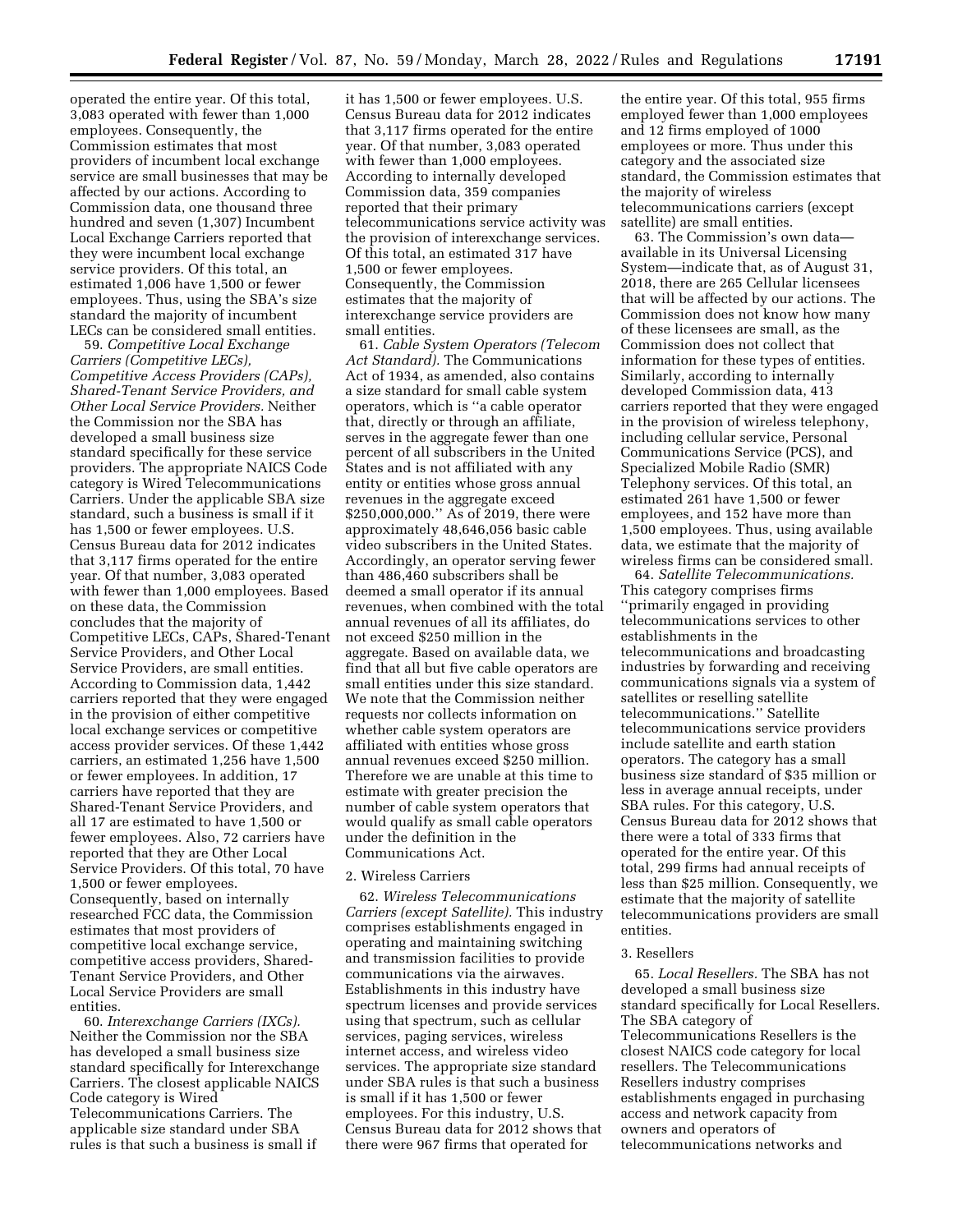reselling wired and wireless telecommunications services (except satellite) to businesses and households. Establishments in this industry resell telecommunications. They do not operate transmission facilities and infrastructure. Mobile virtual network operators (MVNOs) are included in this industry. Under the SBA's size standard, such a business is small if it has 1,500 or fewer employees. U.S. Census Bureau data from 2012 shows that 1,341 firms provided resale services for the entire year. Of that number, all of the firms operated with fewer than 1,000 employees. Thus, under this category and the associated SBA small business size standard, the majority of these resellers can be considered small entities. According to Commission data, 213 carriers have reported that they are engaged in the provision of local resale services. Of these, an estimated 211 have 1,500 or fewer employees and two have more than 1,500 employees. Consequently, the Commission estimates that the majority of local resellers are small entities.

66. *Toll Resellers.* The closest NAICS Code category is Telecommunications Resellers. The Telecommunications Resellers industry comprises establishments engaged in purchasing access and network capacity from owners and operators of telecommunications networks and reselling wired and wireless telecommunications services (except satellite) to businesses and households. Establishments in this industry resell telecommunications; they do not operate transmission facilities and infrastructure. MVNOs are included in this industry. The SBA small business size standard for Telecommunications Resellers classifies a business as small if it has 1,500 or fewer employees. U.S. Census Bureau data from 2012 shows that 1,341 firms provided resale services for the entire year. Of that number, 1,341 operated with fewer than 1,000 employees. Thus, under this category and the associated SBA small business size standard, the majority of these resellers can be considered small entities. According to Commission data, 881 carriers have reported that they are engaged in the provision of toll resale services. Of this total, an estimated 857 have 1,500 or fewer employees. Consequently, the Commission estimates that the majority of toll resellers are small entities.

67. *Prepaid Calling Card Providers.*  The most appropriate NAICS codebased category for defining prepaid calling card providers is Telecommunications Resellers. This industry comprises establishments

engaged in purchasing access and network capacity from owners and operators of telecommunications networks and reselling wired and wireless telecommunications services (except satellite) to businesses and households. Establishments in this industry resell telecommunications; they do not operate transmission facilities and infrastructure. MVNOs are included in this industry. Under the applicable SBA size standard, such a business is small if it has 1,500 or fewer employees. U.S. Census Bureau data for 2012 shows that 1,341 firms provided resale services during that year. Of that number, 1,341 operated with fewer than 1,000 employees. Thus, under this category and the associated small business size standard, the majority of these prepaid calling card providers can be considered small entities. According to the Commission's Form 499 Filer Database, 86 active companies reported that they were engaged in the provision of prepaid calling cards. The Commission does not have data regarding how many of these companies have 1,500 or fewer employees, however, the Commission estimates that the majority of the 86 active prepaid calling card providers that may be affected by these rules are likely small entities.

#### 4. Other Entities

68. *All Other Telecommunications.*  The ''All Other Telecommunications'' category is comprised of establishments primarily engaged in providing specialized telecommunications services, such as satellite tracking, communications telemetry, and radar station operation. This industry also includes establishments primarily engaged in providing satellite terminal stations and associated facilities connected with one or more terrestrial systems and capable of transmitting telecommunications to, and receiving telecommunications from, satellite systems. Establishments providing internet services or VoIP services via client-supplied telecommunications connections are also included in this industry. The SBA has developed a small business size standard for ''All Other Telecommunications,'' which consists of all such firms with annual receipts of \$35 million or less. For this category, U.S. Census Bureau data for 2012 shows that there were 1,442 firms that operated for the entire year. Of those firms, a total of 1,400 had annual receipts less than \$25 million and 15 firms had annual receipts of \$25 million to \$49,999,999. Thus, the Commission estimates that the majority of ''All Other Telecommunications'' firms potentially

affected by our action can be considered small.

# *E. Description of Projected Reporting, Recordkeeping, and Other Compliance Requirements for Small Entities*

69. This document adopts new rules requiring telecommunications carriers and covered MVPDs to include a disclosure on all written marketing material directed at tenants or prospective tenants of an MTE subject to an exclusive marketing arrangement that explains in plain language that the provider has the right to exclusively market its communication services to tenants in the MTE. Some telecommunications carriers and covered MVPDs required to make these disclosures may be small.

# *F. Steps Taken To Minimize the Significant Economic Impact on Small Entities, and Significant Alternatives Considered*

70. The RFA requires an agency to describe any significant alternatives that it has considered in reaching its proposed approach, which may include the following four alternatives (among others): (1) The establishment of differing compliance or reporting requirements or timetables that take into account the resources available to small entities; (2) the clarification, consolidation, or simplification of compliance and reporting requirements under the rules for such small entities; (3) the use of performance rather than design standards; and (4) an exemption from coverage of the rule, or any part thereof, for such small entities.

71. This document declined to adopt potentially more onerous disclosure requirements on providers, such as an affirmative annual disclosure to MTE residents or disclosure to third parties such as competitive providers and the Commission. The Commission found that this more limited disclosure requirement adequately addressed record concerns regarding exclusive marketing arrangements while minimizing the burden on affected providers. This determination will minimize the burden of the disclosure requirement on small providers. The Commission further adopted these rules to promote competition in MTEs, including competition by small providers.

#### *G. Report to Congress*

72. The Commission will send a copy of the Report and Order, including the FRFA, in a report to be sent to Congress pursuant to the Congressional Review Act. In addition, the Commission will send a copy of the Report and Order,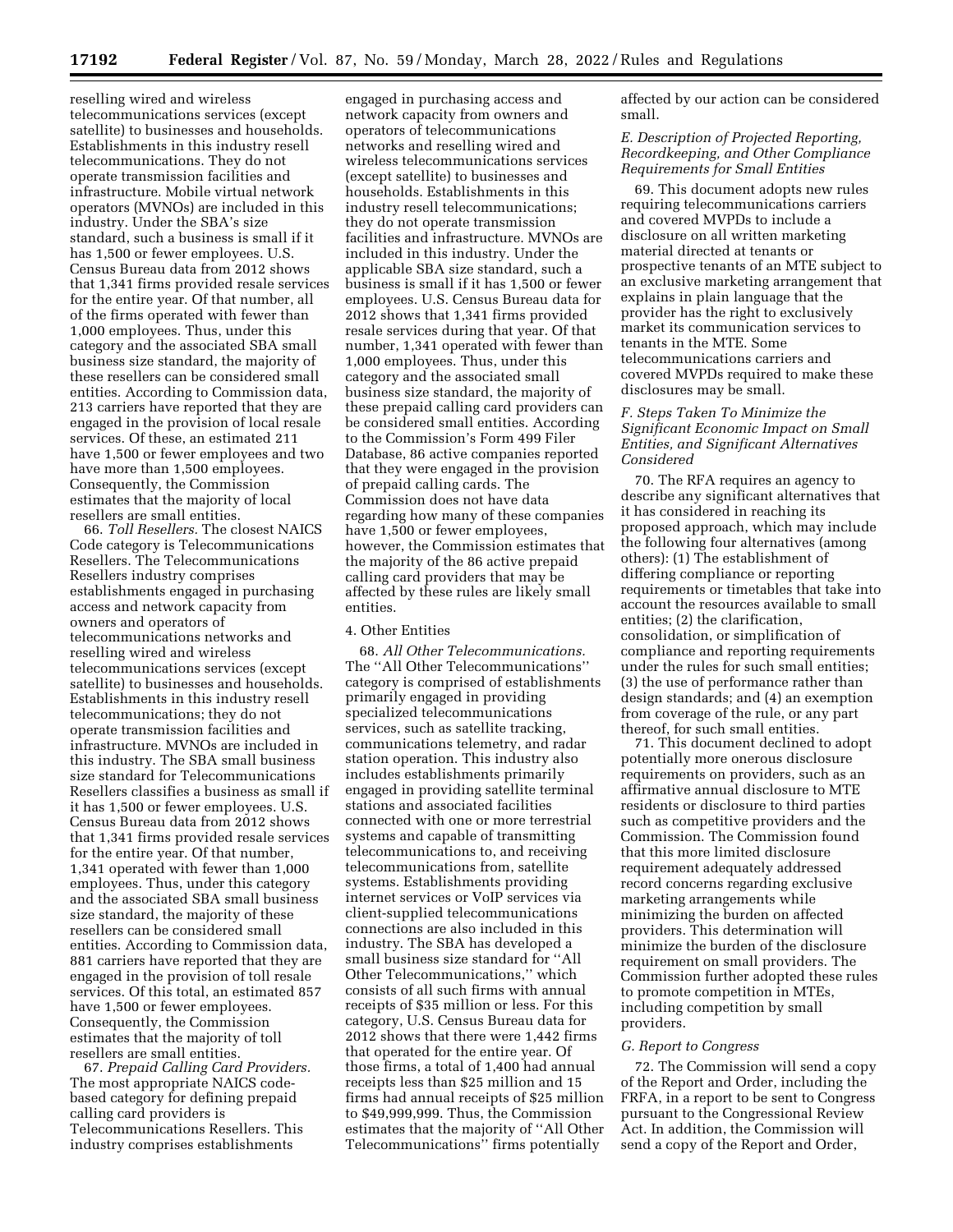including the FRFA, to the Chief Counsel for Advocacy of the SBA. A copy of the Report and Order and FRFA (or summaries thereof) will also be published in the **Federal Register**.

73. *Paperwork Reduction Act.* This document contains new or modified information collection requirements subject to the Paperwork Reduction Act of 1995 (PRA), Public Law 104–13. It will be submitted to the Office of Management and Budget (OMB) for review under section 3507(d) of the PRA. OMB, the general public, and other Federal agencies will be invited to comment on the new or modified information collection requirements contained in this proceeding. In addition, we note that pursuant to the Small Business Paperwork Relief Act of 2002, Public Law 107–198, we previously sought comment on how the Commission might further reduce the information collection burden for small business concerns with fewer than 25 employees.

74. *Congressional Review Act.* The Commission has determined, and the Administrator of the Office of Information and Regulatory Affairs, Office of Management and Budget, concurs, that this rule is ''non-major'' under the Congressional Review Act, 5 U.S.C. 804(2). The Commission will send a copy of the Report and Order and Declaratory Ruling to Congress and the Government Accountability Office pursuant to  $5$  U.S.C.  $801(a)(1)(A)$ .

75. *People with Disabilities.* To request materials in accessible formats for people with disabilities (Braille, large print, electronic files, audio format), send an email to *[fcc504@fcc.gov](mailto:fcc504@fcc.gov)*  or call the Consumer & Governmental Affairs Bureau at 202–418–0530 (voice).

#### **V. Ordering Clauses**

76. *It is ordered* that pursuant to the authority contained in sections 1 through 4, 201(b), 303(r), 601(4), 601(6), 624(i), and 628 of the Communications Act of 1934, as amended, 47 U.S.C. 151 through 154, 201(b), 303(r), 521(4), 521(6), 544(i), and 548, and §§ 1.4(b)(1) and 1.103(a) of the Commission's rules, 47 CFR 1.4(b)(1), 1.103(a), the Report and Order *is adopted*.

77. *It is further ordered* that parts 64 and 76 of the Commission's rules *are amended* and such amendments *shall be effective* 30 days after publication in the **Federal Register**, except that compliance with §§ 64.2500(c)(2)(ii) and (d)(2) and 76.2000(b)(2)(ii) and (c)(2) of the Commission's rules, 47 CFR 64.2500(c)(2)(ii), (d)(2), 76.2000(b)(2)(ii), (c)(2), will not be required until 180 days after publication in the **Federal Register**; compliance with §§ 64.2500(e)

and 76.2000(d) of the Commission's rules, 47 CFR 64.2500(e), 76.2000(d), will not be required until the Office of Management and Budget completes its review under the Paperwork Reduction Act; and compliance with §§ 64.2500(e)(2)(ii) and 76.2000(d)(2)(ii) of the Commission's rules, 47 CFR 64.2500(e)(2)(ii), 76.2000(d)(2)(ii), will not be required until the later of 180 days after publication in the **Federal Register** or the date that the Office of Management and Budget completes its review of the requirements in §§ 64.2500(e) and 76.2000(d) pursuant to the Paperwork Reduction Act. The Commission directs the Wireline Competition Bureau to announce compliance dates for §§ 64.2500(e) and 76.2000(d) by subsequent notification in the **Federal Register** and to cause 47 CFR 64.2500(e) and 76.2000(d) to be revised accordingly.

78. *It is further ordered* that, pursuant to 47 CFR 1.4(b)(1), the period for filing petitions for reconsideration or petitions for judicial review with respect to all aspects of the Report and Order and Declaratory Ruling will commence on the date that a summary of the Report and Order and Declaratory Ruling is published in the **Federal Register**.

79. *It is further ordered* that the Commission *shall send* a copy of the Report and Order and Declaratory Ruling to Congress and to the Government Accountability Office pursuant to the Congressional Review Act, see 5 U.S.C. 801(a)(1)(A).

80. *It is further ordered* that the Commission's Consumer & Governmental Affairs Bureau, Reference Information Center *shall send* a copy of the Report and Order and Declaratory Ruling, including the Final Regulatory Flexibility Analysis, to the Chief Counsel for Advocacy of the Small Business Administration.

# **List of Subjects in 47 CFR Parts 64 and 76**

Communications, Communications common carriers, Communications equipment, Internet, Telecommunications.

Federal Communications Commission. **Marlene Dortch,** 

# *Secretary.*

# **Final Rules**

For the reasons discussed in the preamble, the Federal Communications Commission amends 47 CFR parts 64 and 76 as follows:

## **PART 64—MISCELLANEOUS RULES RELATING TO COMMON CARRIERS**

■ 1. The authority citation for part 64 continues to read as follows:

**Authority:** 47 U.S.C. 151, 152, 154, 201, 202, 217, 218, 220, 222, 225, 226, 227, 227b, 228, 251(a), 251(e), 254(k), 255, 262, 276, 403(b)(2)(B), (c), 616, 620, 716, 1401–1473, unless otherwise noted; Pub. L. 115–141, Div. P, sec. 503, 132 Stat. 348, 1091.

■ 2. Amend § 64.2500 by revising the section heading and adding paragraphs (c) through (e) to read as follows:

# **§ 64.2500 Prohibited agreements and required disclosures.**

\* \* \* \* \* (c) No common carrier shall enter into or enforce any contract regarding the provision of communications service in a multiunit premise, written or oral, in which it gives the multiunit premise owner compensation on a graduated basis.

(1) *Definition.* For purposes of this paragraph (c), a ''graduated basis'' means that the compensation a common carrier pays to a multiunit premise owner for each tenant served increases as the total number of tenants served by the common carrier in the multiunit premise increases.

(2) *Compliance dates*—(i) *Compliance date for new contracts.* After April 27, 2022, no common carrier shall enter into any contract regarding the provision of communications service in a multiunit premise, written or oral, in which it gives the multiunit premise owner compensation on a graduated basis.

(ii) *Compliance date for existing contracts.* After September 26, 2022, no common carrier shall enforce any contract regarding the provision of communications service in a multiunit premise, written or oral, in existence as of April 27, 2022, in which it gives the multiunit premise owner compensation on a graduated basis.

(d) No common carrier shall enter into or enforce any contract regarding the provision of communications service in a multiunit premise, written or oral, in which it receives the exclusive right to provide the multiunit premise owner compensation in return for access to the multiunit premise and its tenants.

(1) *Compliance date for new contracts.* After April 27, 2022, no common carrier shall enter into any contract, written or oral, in which it receives the exclusive right to provide the multiunit premise owner compensation in return for access to the multiunit premise and its tenants.

(2) *Compliance date for existing contracts.* After September 26, 2022, no